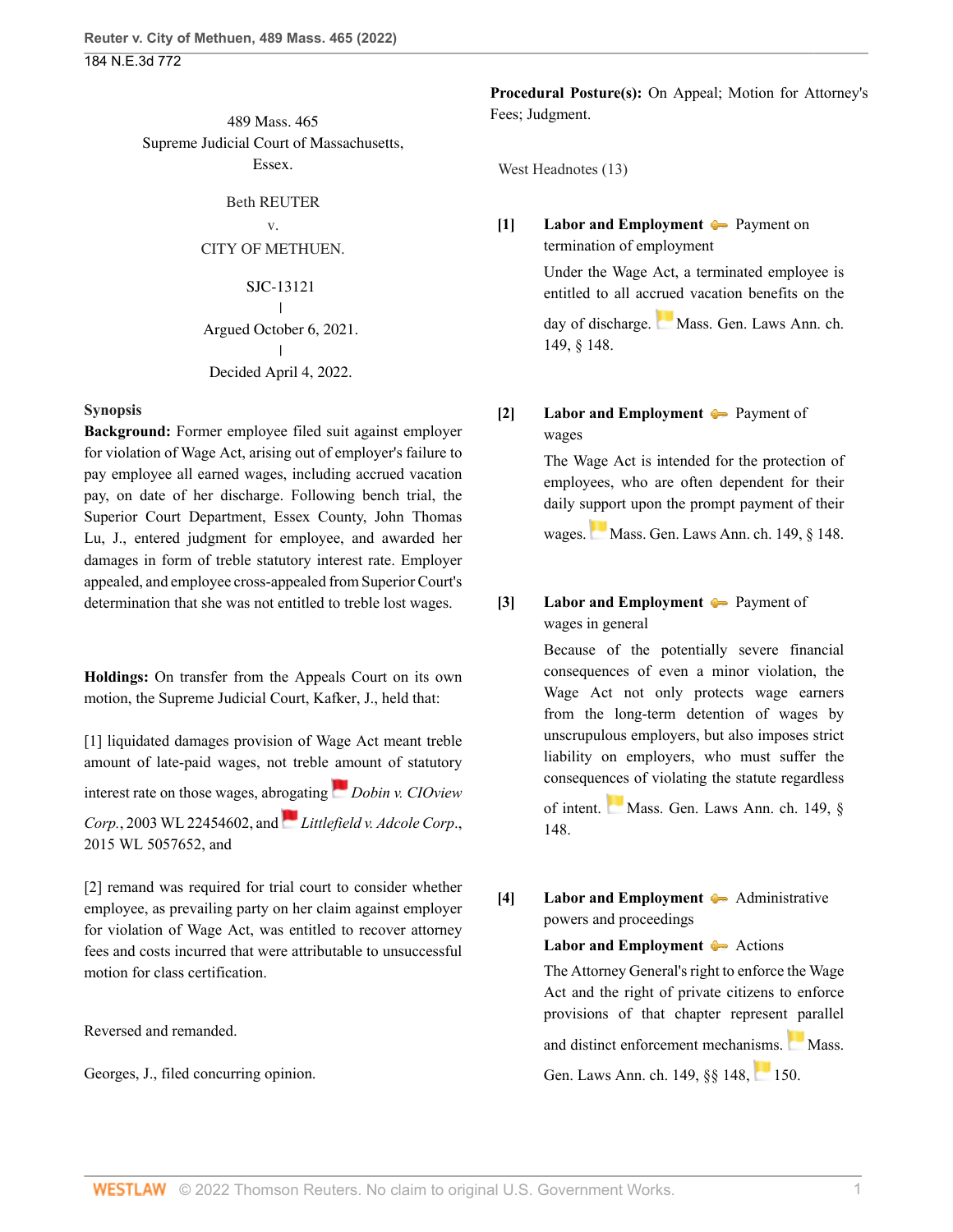<span id="page-1-2"></span>**[\[5\]](#page-4-0) [Labor and Employment](http://www.westlaw.com/Browse/Home/KeyNumber/231H/View.html?docGuid=I7c030660b42711ec99dfd0646e92f5e0&originationContext=document&vr=3.0&rs=cblt1.0&transitionType=DocumentItem&contextData=(sc.History*oc.Search))**  $\rightarrow$  [Double or treble](http://www.westlaw.com/Browse/Home/KeyNumber/231Hk2202(3)/View.html?docGuid=I7c030660b42711ec99dfd0646e92f5e0&originationContext=document&vr=3.0&rs=cblt1.0&transitionType=DocumentItem&contextData=(sc.History*oc.Search)) [damages;  liquidated damages](http://www.westlaw.com/Browse/Home/KeyNumber/231Hk2202(3)/View.html?docGuid=I7c030660b42711ec99dfd0646e92f5e0&originationContext=document&vr=3.0&rs=cblt1.0&transitionType=DocumentItem&contextData=(sc.History*oc.Search))

> Liquidated damages provision of the Wage Act, which requires an award of treble damages for violations of the Act, applies without regard to

> the employer's intent. [Mass. Gen. Laws Ann.](http://www.westlaw.com/Link/Document/FullText?findType=L&pubNum=1000042&cite=MAST149S150&originatingDoc=I7c030660b42711ec99dfd0646e92f5e0&refType=LQ&originationContext=document&vr=3.0&rs=cblt1.0&transitionType=DocumentItem&contextData=(sc.History*oc.Search)) [ch. 149, § 150](http://www.westlaw.com/Link/Document/FullText?findType=L&pubNum=1000042&cite=MAST149S150&originatingDoc=I7c030660b42711ec99dfd0646e92f5e0&refType=LQ&originationContext=document&vr=3.0&rs=cblt1.0&transitionType=DocumentItem&contextData=(sc.History*oc.Search)).

<span id="page-1-3"></span>**[\[6\]](#page-4-1) [Appeal and Error](http://www.westlaw.com/Browse/Home/KeyNumber/30/View.html?docGuid=I7c030660b42711ec99dfd0646e92f5e0&originationContext=document&vr=3.0&rs=cblt1.0&transitionType=DocumentItem&contextData=(sc.History*oc.Search))** [Statutory or legislative](http://www.westlaw.com/Browse/Home/KeyNumber/30k3173/View.html?docGuid=I7c030660b42711ec99dfd0646e92f5e0&originationContext=document&vr=3.0&rs=cblt1.0&transitionType=DocumentItem&contextData=(sc.History*oc.Search)) [law](http://www.westlaw.com/Browse/Home/KeyNumber/30k3173/View.html?docGuid=I7c030660b42711ec99dfd0646e92f5e0&originationContext=document&vr=3.0&rs=cblt1.0&transitionType=DocumentItem&contextData=(sc.History*oc.Search))

> Issues of statutory interpretation are reviewed de novo.

<span id="page-1-4"></span>**[\[7\]](#page-4-2) [Statutes](http://www.westlaw.com/Browse/Home/KeyNumber/361/View.html?docGuid=I7c030660b42711ec99dfd0646e92f5e0&originationContext=document&vr=3.0&rs=cblt1.0&transitionType=DocumentItem&contextData=(sc.History*oc.Search))**  $\leftarrow$  [Construction based on multiple](http://www.westlaw.com/Browse/Home/KeyNumber/361k1082/View.html?docGuid=I7c030660b42711ec99dfd0646e92f5e0&originationContext=document&vr=3.0&rs=cblt1.0&transitionType=DocumentItem&contextData=(sc.History*oc.Search)) [factors](http://www.westlaw.com/Browse/Home/KeyNumber/361k1082/View.html?docGuid=I7c030660b42711ec99dfd0646e92f5e0&originationContext=document&vr=3.0&rs=cblt1.0&transitionType=DocumentItem&contextData=(sc.History*oc.Search))

> A statute must be interpreted according to the intent of the Legislature ascertained from all its words construed by the ordinary and approved usage of the language, considered in connection with the cause of its enactment, the mischief or imperfection to be remedied and the main object to be accomplished, to the end that the purpose of its framers may be effectuated.

<span id="page-1-5"></span>**[\[8\]](#page-4-3) [Labor and Employment](http://www.westlaw.com/Browse/Home/KeyNumber/231H/View.html?docGuid=I7c030660b42711ec99dfd0646e92f5e0&originationContext=document&vr=3.0&rs=cblt1.0&transitionType=DocumentItem&contextData=(sc.History*oc.Search)) [Payment on](http://www.westlaw.com/Browse/Home/KeyNumber/231Hk2182/View.html?docGuid=I7c030660b42711ec99dfd0646e92f5e0&originationContext=document&vr=3.0&rs=cblt1.0&transitionType=DocumentItem&contextData=(sc.History*oc.Search))** [termination of employment](http://www.westlaw.com/Browse/Home/KeyNumber/231Hk2182/View.html?docGuid=I7c030660b42711ec99dfd0646e92f5e0&originationContext=document&vr=3.0&rs=cblt1.0&transitionType=DocumentItem&contextData=(sc.History*oc.Search))

> Late payments of earned wages after the date of an employee's discharge constitutes clear

> violation of the Wage Act. [Mass. Gen. Laws](http://www.westlaw.com/Link/Document/FullText?findType=L&pubNum=1000042&cite=MAST149S148&originatingDoc=I7c030660b42711ec99dfd0646e92f5e0&refType=LQ&originationContext=document&vr=3.0&rs=cblt1.0&transitionType=DocumentItem&contextData=(sc.History*oc.Search)) [Ann. ch. 149, § 148.](http://www.westlaw.com/Link/Document/FullText?findType=L&pubNum=1000042&cite=MAST149S148&originatingDoc=I7c030660b42711ec99dfd0646e92f5e0&refType=LQ&originationContext=document&vr=3.0&rs=cblt1.0&transitionType=DocumentItem&contextData=(sc.History*oc.Search))

<span id="page-1-6"></span>**[\[9\]](#page-4-4) [Labor and Employment](http://www.westlaw.com/Browse/Home/KeyNumber/231H/View.html?docGuid=I7c030660b42711ec99dfd0646e92f5e0&originationContext=document&vr=3.0&rs=cblt1.0&transitionType=DocumentItem&contextData=(sc.History*oc.Search)) [Damages](http://www.westlaw.com/Browse/Home/KeyNumber/231Hk2202/View.html?docGuid=I7c030660b42711ec99dfd0646e92f5e0&originationContext=document&vr=3.0&rs=cblt1.0&transitionType=DocumentItem&contextData=(sc.History*oc.Search))** 

"Lost" wages that a former employee can recover in a private right of action for violations of the Wage Act encompasses all late payments of earned wages not paid to the employee on the date of discharge. [Mass. Gen. Laws Ann. ch.](http://www.westlaw.com/Link/Document/FullText?findType=L&pubNum=1000042&cite=MAST149S148&originatingDoc=I7c030660b42711ec99dfd0646e92f5e0&refType=LQ&originationContext=document&vr=3.0&rs=cblt1.0&transitionType=DocumentItem&contextData=(sc.History*oc.Search))  $149, §§ 148, 150.$  $149, §§ 148, 150.$  $149, §§ 148, 150.$ 

<span id="page-1-0"></span>**[\[10\]](#page-5-0) [Labor and Employment](http://www.westlaw.com/Browse/Home/KeyNumber/231H/View.html?docGuid=I7c030660b42711ec99dfd0646e92f5e0&originationContext=document&vr=3.0&rs=cblt1.0&transitionType=DocumentItem&contextData=(sc.History*oc.Search))**  $\rightarrow$  [Double or treble](http://www.westlaw.com/Browse/Home/KeyNumber/231Hk2202(3)/View.html?docGuid=I7c030660b42711ec99dfd0646e92f5e0&originationContext=document&vr=3.0&rs=cblt1.0&transitionType=DocumentItem&contextData=(sc.History*oc.Search)) [damages;  liquidated damages](http://www.westlaw.com/Browse/Home/KeyNumber/231Hk2202(3)/View.html?docGuid=I7c030660b42711ec99dfd0646e92f5e0&originationContext=document&vr=3.0&rs=cblt1.0&transitionType=DocumentItem&contextData=(sc.History*oc.Search))

> Treble damages for violation of Wage Act arising out of employer's failure to pay employee all earned wages, including earned vacation pay, on date of discharge, did not mean treble amount of statutory interest rate on unpaid wages, under provision of Act stating that employee "shall be awarded treble damages, as liquidated damages, for any lost wages and other benefits"; rather, proper measure of damages w[as tr](https://1.next.westlaw.com/Link/RelatedInformation/Flag?documentGuid=I97d5927cce1d11d9a489ee624f1f6e1a&transitionType=InlineKeyCiteFlags&originationContext=docHeaderFlag&Rank=0&ppcid=cd739879955c475ab735c9325c947dc5&contextData=(sc.History*oc.Search) )eble amount of late-paid wages;

> abrogating *[Dobin v. CIOview Corp.](http://www.westlaw.com/Link/Document/FullText?findType=Y&serNum=2003735640&pubNum=0000999&originatingDoc=I7c030660b42711ec99dfd0646e92f5e0&refType=RP&originationContext=document&vr=3.0&rs=cblt1.0&transitionType=DocumentItem&contextData=(sc.History*oc.Search))*, 2003 [WL 22454602](http://www.westlaw.com/Link/Document/FullText?findType=Y&serNum=2003735640&pubNum=0000999&originatingDoc=I7c030660b42711ec99dfd0646e92f5e0&refType=RP&originationContext=document&vr=3.0&rs=cblt1.0&transitionType=DocumentItem&contextData=(sc.History*oc.Search)), and *[Littlefield v. Adcole](http://www.westlaw.com/Link/Document/FullText?findType=Y&serNum=2036967137&pubNum=0000999&originatingDoc=I7c030660b42711ec99dfd0646e92f5e0&refType=RP&originationContext=document&vr=3.0&rs=cblt1.0&transitionType=DocumentItem&contextData=(sc.History*oc.Search)) Corp.*, 2015 WL 5057652. [Mass. Gen. Laws](http://www.westlaw.com/Link/Document/FullText?findType=L&pubNum=1000042&cite=MAST149S148&originatingDoc=I7c030660b42711ec99dfd0646e92f5e0&refType=LQ&originationContext=document&vr=3.0&rs=cblt1.0&transitionType=DocumentItem&contextData=(sc.History*oc.Search)) Ann. ch. 149,  $\frac{88}{148}$ , [150](http://www.westlaw.com/Link/Document/FullText?findType=L&pubNum=1000042&cite=MAST149S150&originatingDoc=I7c030660b42711ec99dfd0646e92f5e0&refType=LQ&originationContext=document&vr=3.0&rs=cblt1.0&transitionType=DocumentItem&contextData=(sc.History*oc.Search)).

## <span id="page-1-7"></span>**[\[11\]](#page-5-1) [Labor and Employment](http://www.westlaw.com/Browse/Home/KeyNumber/231H/View.html?docGuid=I7c030660b42711ec99dfd0646e92f5e0&originationContext=document&vr=3.0&rs=cblt1.0&transitionType=DocumentItem&contextData=(sc.History*oc.Search))**  $\blacklozenge$  [Payment of](http://www.westlaw.com/Browse/Home/KeyNumber/231Hk2173(2)/View.html?docGuid=I7c030660b42711ec99dfd0646e92f5e0&originationContext=document&vr=3.0&rs=cblt1.0&transitionType=DocumentItem&contextData=(sc.History*oc.Search)) [wages](http://www.westlaw.com/Browse/Home/KeyNumber/231Hk2173(2)/View.html?docGuid=I7c030660b42711ec99dfd0646e92f5e0&originationContext=document&vr=3.0&rs=cblt1.0&transitionType=DocumentItem&contextData=(sc.History*oc.Search))

The Wage Act expects and demands the prompt payment of wages to employees who rely on such payments to pay for the family's housing, transportation, food and clothing, tuition, and medical expenses.[Mass. Gen. Laws Ann. ch.](http://www.westlaw.com/Link/Document/FullText?findType=L&pubNum=1000042&cite=MAST149S148&originatingDoc=I7c030660b42711ec99dfd0646e92f5e0&refType=LQ&originationContext=document&vr=3.0&rs=cblt1.0&transitionType=DocumentItem&contextData=(sc.History*oc.Search)) [149, § 148](http://www.westlaw.com/Link/Document/FullText?findType=L&pubNum=1000042&cite=MAST149S148&originatingDoc=I7c030660b42711ec99dfd0646e92f5e0&refType=LQ&originationContext=document&vr=3.0&rs=cblt1.0&transitionType=DocumentItem&contextData=(sc.History*oc.Search)).

### <span id="page-1-1"></span>**[\[12\]](#page-6-0) [Appeal and Error](http://www.westlaw.com/Browse/Home/KeyNumber/30/View.html?docGuid=I7c030660b42711ec99dfd0646e92f5e0&originationContext=document&vr=3.0&rs=cblt1.0&transitionType=DocumentItem&contextData=(sc.History*oc.Search))** [Costs and fees](http://www.westlaw.com/Browse/Home/KeyNumber/30k4751(3)/View.html?docGuid=I7c030660b42711ec99dfd0646e92f5e0&originationContext=document&vr=3.0&rs=cblt1.0&transitionType=DocumentItem&contextData=(sc.History*oc.Search))

Remand was required for trial court to consider whether former employee, as prevailing party on her claim against employer for violation of Wage Act arising out of employer's failure to pay her all earned wages, including accrued vacation pay, on date of discharge, was entitled to recover attorney fees and costs incurred that were attributable to her unsuccessful motion for

class certification.[Mass. Gen. Laws Ann. ch.](http://www.westlaw.com/Link/Document/FullText?findType=L&pubNum=1000042&cite=MAST149S148&originatingDoc=I7c030660b42711ec99dfd0646e92f5e0&refType=LQ&originationContext=document&vr=3.0&rs=cblt1.0&transitionType=DocumentItem&contextData=(sc.History*oc.Search))  $149.$   $\frac{88}{148}$ , [150.](http://www.westlaw.com/Link/Document/FullText?findType=L&pubNum=1000042&cite=MAST149S150&originatingDoc=I7c030660b42711ec99dfd0646e92f5e0&refType=LQ&originationContext=document&vr=3.0&rs=cblt1.0&transitionType=DocumentItem&contextData=(sc.History*oc.Search))

<span id="page-1-8"></span>**[\[13\]](#page-7-0) [Labor and Employment](http://www.westlaw.com/Browse/Home/KeyNumber/231H/View.html?docGuid=I7c030660b42711ec99dfd0646e92f5e0&originationContext=document&vr=3.0&rs=cblt1.0&transitionType=DocumentItem&contextData=(sc.History*oc.Search))**  $\blacklozenge$  [Costs and](http://www.westlaw.com/Browse/Home/KeyNumber/231Hk2204/View.html?docGuid=I7c030660b42711ec99dfd0646e92f5e0&originationContext=document&vr=3.0&rs=cblt1.0&transitionType=DocumentItem&contextData=(sc.History*oc.Search)) [attorney fees](http://www.westlaw.com/Browse/Home/KeyNumber/231Hk2204/View.html?docGuid=I7c030660b42711ec99dfd0646e92f5e0&originationContext=document&vr=3.0&rs=cblt1.0&transitionType=DocumentItem&contextData=(sc.History*oc.Search))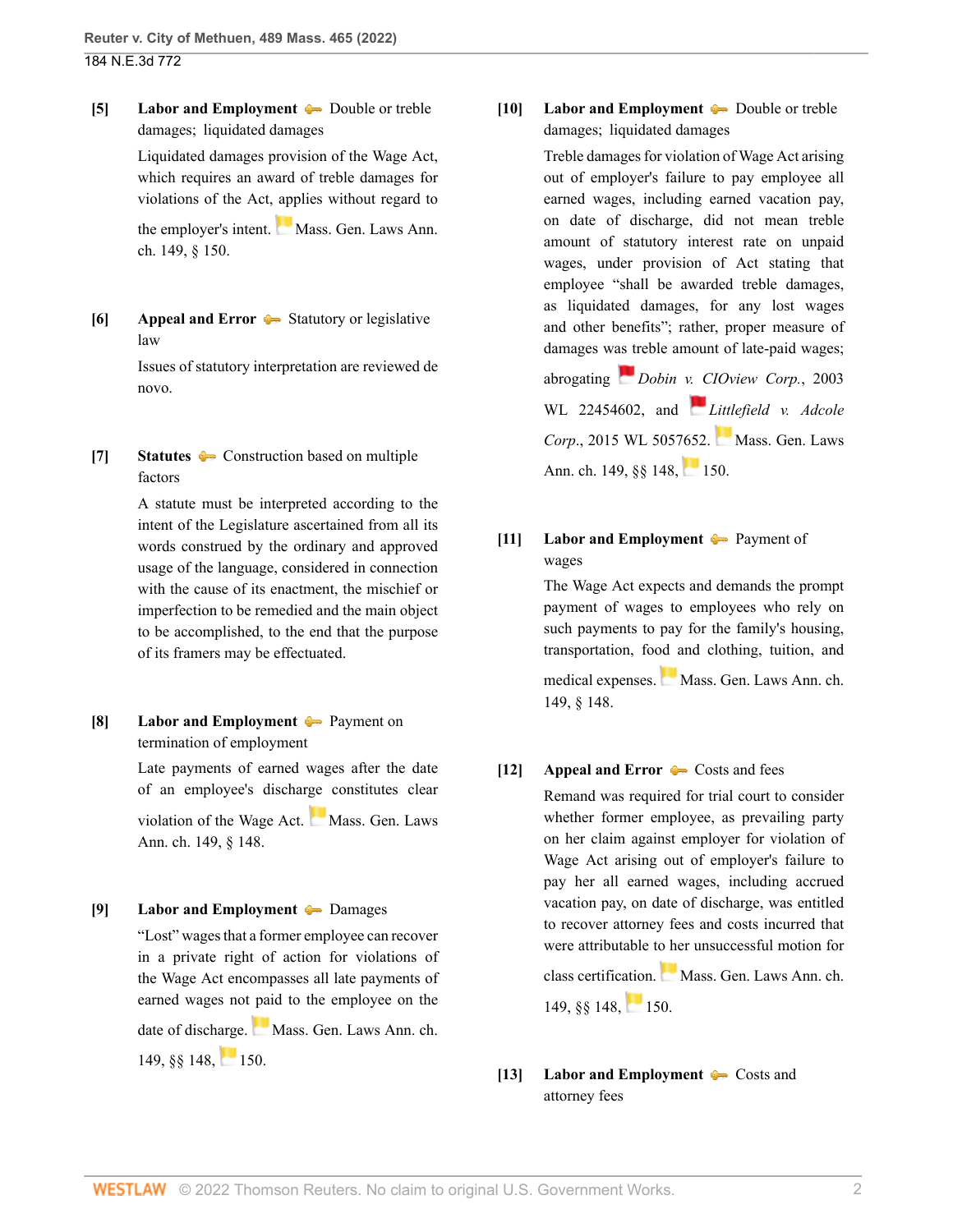Prevailing party is statutorily entitled to recover reasonable appellate attorney fees and costs under the Wage Act. [Mass. Gen. Laws Ann.](http://www.westlaw.com/Link/Document/FullText?findType=L&pubNum=1000042&cite=MAST149S150&originatingDoc=I7c030660b42711ec99dfd0646e92f5e0&refType=LQ&originationContext=document&vr=3.0&rs=cblt1.0&transitionType=DocumentItem&contextData=(sc.History*oc.Search)) [ch. 149, § 150](http://www.westlaw.com/Link/Document/FullText?findType=L&pubNum=1000042&cite=MAST149S150&originatingDoc=I7c030660b42711ec99dfd0646e92f5e0&refType=LQ&originationContext=document&vr=3.0&rs=cblt1.0&transitionType=DocumentItem&contextData=(sc.History*oc.Search)).

Massachusetts Wage Act. Public Employment, Termination, Vacation pay. School and School Committee, Custodian, Termination of employment. Employment, Termination. Labor, Wages, Failure to pay wages, Damages. Damages, Liquidated damages, Attorney's fees, Interest. Practice, Civil, Damages, Attorney's fees, Costs, Interest. Interest.

CIVIL ACTION commenced in the Superior Court Department on September 24, 2014.

The case was heard by [John T. Lu](http://www.westlaw.com/Link/Document/FullText?findType=h&pubNum=176284&cite=0287713401&originatingDoc=I7c030660b42711ec99dfd0646e92f5e0&refType=RQ&originationContext=document&vr=3.0&rs=cblt1.0&transitionType=DocumentItem&contextData=(sc.History*oc.Search)), J., and a motion for attorney's fees and costs was also heard by him.

The Supreme Judicial Court on its own initiative transferred the case from the Appeals Court.

#### **Attorneys and Law Firms**

The following submitted briefs for amici curiae:

[Deborah I. Ecker,](http://www.westlaw.com/Link/Document/FullText?findType=h&pubNum=176284&cite=0195779001&originatingDoc=I7c030660b42711ec99dfd0646e92f5e0&refType=RQ&originationContext=document&vr=3.0&rs=cblt1.0&transitionType=DocumentItem&contextData=(sc.History*oc.Search)) for the defendant.

[Anthony S. Augeri,](http://www.westlaw.com/Link/Document/FullText?findType=h&pubNum=176284&cite=0322060501&originatingDoc=I7c030660b42711ec99dfd0646e92f5e0&refType=RQ&originationContext=document&vr=3.0&rs=cblt1.0&transitionType=DocumentItem&contextData=(sc.History*oc.Search)) North Andover, for the plaintiff.

**\*466** [Ben Robbins](http://www.westlaw.com/Link/Document/FullText?findType=h&pubNum=176284&cite=0126480201&originatingDoc=I7c030660b42711ec99dfd0646e92f5e0&refType=RQ&originationContext=document&vr=3.0&rs=cblt1.0&transitionType=DocumentItem&contextData=(sc.History*oc.Search)) & [Martin J. Newhouse](http://www.westlaw.com/Link/Document/FullText?findType=h&pubNum=176284&cite=0196244001&originatingDoc=I7c030660b42711ec99dfd0646e92f5e0&refType=RQ&originationContext=document&vr=3.0&rs=cblt1.0&transitionType=DocumentItem&contextData=(sc.History*oc.Search)), Boston, for New England Legal Foundation.

[Barry J. Miller](http://www.westlaw.com/Link/Document/FullText?findType=h&pubNum=176284&cite=0352221101&originatingDoc=I7c030660b42711ec99dfd0646e92f5e0&refType=RQ&originationContext=document&vr=3.0&rs=cblt1.0&transitionType=DocumentItem&contextData=(sc.History*oc.Search)), [Molly C. Mooney](http://www.westlaw.com/Link/Document/FullText?findType=h&pubNum=176284&cite=0498963599&originatingDoc=I7c030660b42711ec99dfd0646e92f5e0&refType=RQ&originationContext=document&vr=3.0&rs=cblt1.0&transitionType=DocumentItem&contextData=(sc.History*oc.Search)), & Emily Miller, Boston, for Northeast Human Resources Association, Inc.

[Raven Moeslinger,](http://www.westlaw.com/Link/Document/FullText?findType=h&pubNum=176284&cite=0484492601&originatingDoc=I7c030660b42711ec99dfd0646e92f5e0&refType=RQ&originationContext=document&vr=3.0&rs=cblt1.0&transitionType=DocumentItem&contextData=(sc.History*oc.Search)) Boston, for Massachusetts Employment Lawyers Association.

Present: [Budd,](http://www.westlaw.com/Link/Document/FullText?findType=h&pubNum=176284&cite=0430310801&originatingDoc=I7c030660b42711ec99dfd0646e92f5e0&refType=RQ&originationContext=document&vr=3.0&rs=cblt1.0&transitionType=DocumentItem&contextData=(sc.History*oc.Search)) C.J., Gaziano, Lowy, Cypher, Kafker, Wendlandt, & [Georges](http://www.westlaw.com/Link/Document/FullText?findType=h&pubNum=176284&cite=0522551301&originatingDoc=I7c030660b42711ec99dfd0646e92f5e0&refType=RQ&originationContext=document&vr=3.0&rs=cblt1.0&transitionType=DocumentItem&contextData=(sc.History*oc.Search)), JJ.

#### **Opinion**

### [KAFKER,](http://www.westlaw.com/Link/Document/FullText?findType=h&pubNum=176284&cite=0218409301&originatingDoc=I7c030660b42711ec99dfd0646e92f5e0&refType=RQ&originationContext=document&vr=3.0&rs=cblt1.0&transitionType=DocumentItem&contextData=(sc.History*oc.Search)) J.

On the day the plaintiff, Beth Reuter, was discharged from employment, the city of Methuen (defendant or city) owed her \$8,952.15 for accrued vacation time. Rather than pay this amount on the day of her termination, as required by the Wage Act, [G. L. c. 149, § 148](http://www.westlaw.com/Link/Document/FullText?findType=L&pubNum=1000042&cite=MAST149S148&originatingDoc=I7c030660b42711ec99dfd0646e92f5e0&refType=LQ&originationContext=document&vr=3.0&rs=cblt1.0&transitionType=DocumentItem&contextData=(sc.History*oc.Search)) (Wage Act or act), the defendant paid her three weeks later. After a demand from the plaintiff's lawyer over a year after that, the defendant paid the plaintiff a further \$185.42, which represented the trebled interest for the three weeks between the plaintiff's termination and the payment of the vacation pay. The present suit followed.

The issue is not whether the city violated the Wage Act in failing to pay the plaintiff for her vacation time on the day she was fired -- it clearly did. Rather, the parties dispute the proper measure of damages for the private right of action

for Wage Act violations under G. L. c. 149,  $\S$  150, when the employer pays wages after the deadlines provided in the act but before the employee files a complaint. Given the strict time-defined payment policies underlying the Wage Act, and the liquidated damages provision providing for treble damages for "lost wages and other benefits," we conclude that an employer is responsible for treble the amount of the late wages, not trebled interest. As the prevailing party, the plaintiff is also entitled to attorney's fees and costs.  $<sup>1</sup>$  $<sup>1</sup>$  $<sup>1</sup>$ </sup>

<span id="page-2-0"></span>1. Background. a. The plaintiff's termination and procedural history. The relevant facts are not disputed by the parties. Reuter worked as a custodian for the city's school department starting in 1988. In February 2013, the plaintiff was convicted

of larceny over \$250 in a single scheme under[G. L. c. 266,](http://www.westlaw.com/Link/Document/FullText?findType=L&pubNum=1000042&cite=MAST266S30&originatingDoc=I7c030660b42711ec99dfd0646e92f5e0&refType=SP&originationContext=document&vr=3.0&rs=cblt1.0&transitionType=DocumentItem&contextData=(sc.History*oc.Search)#co_pp_f1c50000821b0) [§ 30 \(1\).](http://www.westlaw.com/Link/Document/FullText?findType=L&pubNum=1000042&cite=MAST266S30&originatingDoc=I7c030660b42711ec99dfd0646e92f5e0&refType=SP&originationContext=document&vr=3.0&rs=cblt1.0&transitionType=DocumentItem&contextData=(sc.History*oc.Search)#co_pp_f1c50000821b0) The defendant sent a letter formally terminating the plaintiff on March 7, 2013. At the time she was terminated, the plaintiff had accrued \$8,952.15 in unused vacation time.

<span id="page-2-1"></span>The defendant sent four separate checks totaling this amount on March 28, 2013. The plaintiff unsuccessfully contested her termination **\*467** before the Civil Service Commission and appealed to the Superior Court. On March 11, 2014, while that appeal was pending, the plaintiff's counsel sent the city a demand letter for \$23,872.40, which represented a trebling of the late vacation pay, plus \$5,986.10 for attorney's fees, minus setoff for the late payment. The plaintiff's termination was affirmed by the Superior Court on April 14, 2014. Shortly after, on July 24, 2014, the defendant responded to the demand letter with an "unconditional check" for \$185.42, which represented a trebling of the twelve percent annual interest<sup>[2](#page-9-1)</sup> on the plaintiff's vacation pay accrued during the three weeks between her termination and payment. The payment was made "without admitting any liability as to the payment of these wages."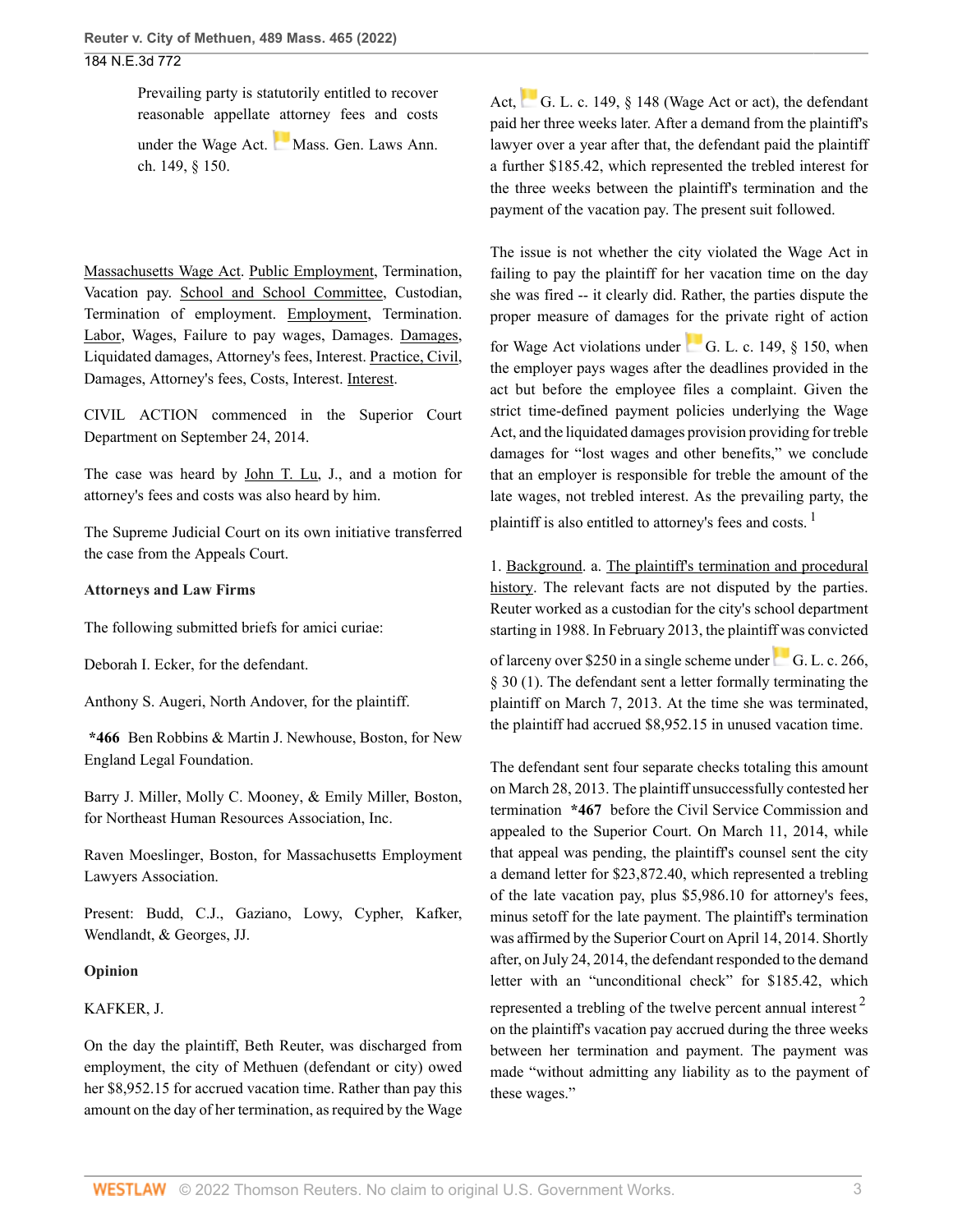The plaintiff commenced the present action on September 24, 2014. She asserted an individual claim for the failure to pay her vacation pay on the day of her termination, as required

by the Wage Act, G. L. c. 149,  $\S$  148. The plaintiff also alleged that the city engaged in a practice of failing to pay departing workers on time, and purported to bring a class claim on behalf of all city employees who were "involuntarily discharged" or "voluntarily left employment" in the prior three years. The defendant unsuccessfully moved to dismiss the complaint under [Mass. R. Civ. P. 12 \(b\) \(6\)](http://www.westlaw.com/Link/Document/FullText?findType=L&pubNum=1005735&cite=MASTRCPR12&originatingDoc=I7c030660b42711ec99dfd0646e92f5e0&refType=LQ&originationContext=document&vr=3.0&rs=cblt1.0&transitionType=DocumentItem&contextData=(sc.History*oc.Search)), 365 Mass. 754 (1974), and then answered the complaint.

Following discovery, the plaintiff moved for class certification on November 8, 2017. A Superior Court judge denied certification on February 5, 2018, finding that the plaintiff's Wage Act claims were not suited for class treatment. [3](#page-9-2)

<span id="page-3-4"></span>The case then proceeded to a bench trial on the plaintiff's individual claims before a different Superior Court judge on March 4, 2019. The trial judge issued an order noting that there were no disputed facts except as related to attorney's fees, and holding that the plaintiff was only entitled to treble twelve percent interest <sup>[4](#page-9-3)</sup> for the three-week delay in receiving her vacation pay, which she had already received.

<span id="page-3-5"></span>The judge also found that the plaintiff was entitled to attorney's **\*468** fees. The plaintiff's counsel submitted records showing \$75,695.76 in fees and costs, including \$12,610 from the failed attempt to certify a class. Applying the "lodestar" method, the trial judge determined that the full amount was fair and reasonable, noting that the defendant had committed a "plain violation of the statute."

Judgment entered on the order. The defendant appealed from the award of attorney's fees, and the plaintiff cross-appealed from the judge's determination that she was not entitled to treble lost wages. We transferred the appeal to this court on our own motion.

<span id="page-3-0"></span>**[\[1\]](#page-0-0)** b. The Wage Act. [General Laws c. 149, § 148](http://www.westlaw.com/Link/Document/FullText?findType=L&pubNum=1000042&cite=MAST149S148&originatingDoc=I7c030660b42711ec99dfd0646e92f5e0&refType=LQ&originationContext=document&vr=3.0&rs=cblt1.0&transitionType=DocumentItem&contextData=(sc.History*oc.Search)), provides that employers must pay their employees "weekly or bi-weekly" within either six or seven days of the "termination of the pay period during which the wages were earned." However, "any employee discharged from such employment," such as the plaintiff, "shall be paid in full on the day of his discharge." Id. It also defines "wages" to include "any holiday or vacation payments"

due an employee under an oral or written agreement." Id. Combined, these two provisions make clear that a terminated employee is entitled to all accrued vacation benefits on the

day of discharge. [Electronic Data Sys. Corp. v. Attorney](http://www.westlaw.com/Link/Document/FullText?findType=Y&serNum=2019076192&pubNum=0000521&originatingDoc=I7c030660b42711ec99dfd0646e92f5e0&refType=RP&fi=co_pp_sp_521_67&originationContext=document&vr=3.0&rs=cblt1.0&transitionType=DocumentItem&contextData=(sc.History*oc.Search)#co_pp_sp_521_67) [Gen., 454 Mass. 63, 67-68, 907 N.E.2d 635 \(2009\),](http://www.westlaw.com/Link/Document/FullText?findType=Y&serNum=2019076192&pubNum=0000521&originatingDoc=I7c030660b42711ec99dfd0646e92f5e0&refType=RP&fi=co_pp_sp_521_67&originationContext=document&vr=3.0&rs=cblt1.0&transitionType=DocumentItem&contextData=(sc.History*oc.Search)#co_pp_sp_521_67) citing Attorney General Advisory 99/1 (1999) ("Like wages, the vacation time promised to an employee is compensation for services which vests as the employee's services are rendered. Upon separation from employment, employees must be compensated by their employers for vacation time earned").

<span id="page-3-2"></span><span id="page-3-1"></span>**[\[2\]](#page-0-1) [\[3\]](#page-0-2)** The scope, requirements, and enforcement mechanisms of the act have varied greatly since it was first enacted, but in interpreting it, we have always recognized it was intended "for the protection of employees, who are often dependent for their daily support upon the prompt payment of their wages." [Commonwealth v. New York](http://www.westlaw.com/Link/Document/FullText?findType=Y&serNum=1910003045&pubNum=0000521&originatingDoc=I7c030660b42711ec99dfd0646e92f5e0&refType=RP&fi=co_pp_sp_521_424&originationContext=document&vr=3.0&rs=cblt1.0&transitionType=DocumentItem&contextData=(sc.History*oc.Search)#co_pp_sp_521_424) [Cent. & H.R.R.R. Co., 206 Mass. 417, 424, 92 N.E. 766](http://www.westlaw.com/Link/Document/FullText?findType=Y&serNum=1910003045&pubNum=0000521&originatingDoc=I7c030660b42711ec99dfd0646e92f5e0&refType=RP&fi=co_pp_sp_521_424&originationContext=document&vr=3.0&rs=cblt1.0&transitionType=DocumentItem&contextData=(sc.History*oc.Search)#co_pp_sp_521_424) [\(1910\).](http://www.westlaw.com/Link/Document/FullText?findType=Y&serNum=1910003045&pubNum=0000521&originatingDoc=I7c030660b42711ec99dfd0646e92f5e0&refType=RP&fi=co_pp_sp_521_424&originationContext=document&vr=3.0&rs=cblt1.0&transitionType=DocumentItem&contextData=(sc.History*oc.Search)#co_pp_sp_521_424) See [Melia v. Zenhire, Inc., 462 Mass. 164,](http://www.westlaw.com/Link/Document/FullText?findType=Y&serNum=2027635575&pubNum=0000521&originatingDoc=I7c030660b42711ec99dfd0646e92f5e0&refType=RP&fi=co_pp_sp_521_171&originationContext=document&vr=3.0&rs=cblt1.0&transitionType=DocumentItem&contextData=(sc.History*oc.Search)#co_pp_sp_521_171) [171 & nn.6-8, 967 N.E.2d 580 \(2012\)](http://www.westlaw.com/Link/Document/FullText?findType=Y&serNum=2027635575&pubNum=0000521&originatingDoc=I7c030660b42711ec99dfd0646e92f5e0&refType=RP&fi=co_pp_sp_521_171&originationContext=document&vr=3.0&rs=cblt1.0&transitionType=DocumentItem&contextData=(sc.History*oc.Search)#co_pp_sp_521_171) (describing history of Wage Act and noting "the Legislature has highlighted [its] fundamental importance ... by repeatedly expanding its protections"). Because of the potentially severe financial consequences of even a minor violation, the act not only "protect[s] wage earners from the long-term detention of

wages by unscrupulous employers" (citation omitted), [id.](http://www.westlaw.com/Link/Document/FullText?findType=Y&serNum=2027635575&pubNum=0000578&originatingDoc=I7c030660b42711ec99dfd0646e92f5e0&refType=RP&originationContext=document&vr=3.0&rs=cblt1.0&transitionType=DocumentItem&contextData=(sc.History*oc.Search)) [at 170, 967 N.E.2d 580](http://www.westlaw.com/Link/Document/FullText?findType=Y&serNum=2027635575&pubNum=0000578&originatingDoc=I7c030660b42711ec99dfd0646e92f5e0&refType=RP&originationContext=document&vr=3.0&rs=cblt1.0&transitionType=DocumentItem&contextData=(sc.History*oc.Search)), but also "impose[s] strict liability on employers," who must "suffer **\*469** the consequences of violating the statute regardless of intent" (quotation and citations omitted), [Dixon v. Malden, 464 Mass. 446, 452,](http://www.westlaw.com/Link/Document/FullText?findType=Y&serNum=2029964947&pubNum=0000521&originatingDoc=I7c030660b42711ec99dfd0646e92f5e0&refType=RP&fi=co_pp_sp_521_452&originationContext=document&vr=3.0&rs=cblt1.0&transitionType=DocumentItem&contextData=(sc.History*oc.Search)#co_pp_sp_521_452) [984 N.E.2d 261 \(2013\),](http://www.westlaw.com/Link/Document/FullText?findType=Y&serNum=2029964947&pubNum=0000521&originatingDoc=I7c030660b42711ec99dfd0646e92f5e0&refType=RP&fi=co_pp_sp_521_452&originationContext=document&vr=3.0&rs=cblt1.0&transitionType=DocumentItem&contextData=(sc.History*oc.Search)#co_pp_sp_521_452) quoting [Somers v. Converged](http://www.westlaw.com/Link/Document/FullText?findType=Y&serNum=2019650421&pubNum=0000521&originatingDoc=I7c030660b42711ec99dfd0646e92f5e0&refType=RP&fi=co_pp_sp_521_592&originationContext=document&vr=3.0&rs=cblt1.0&transitionType=DocumentItem&contextData=(sc.History*oc.Search)#co_pp_sp_521_592) [Access, Inc., 454 Mass. 582, 592, 911 N.E.2d 739 \(2009\)](http://www.westlaw.com/Link/Document/FullText?findType=Y&serNum=2019650421&pubNum=0000521&originatingDoc=I7c030660b42711ec99dfd0646e92f5e0&refType=RP&fi=co_pp_sp_521_592&originationContext=document&vr=3.0&rs=cblt1.0&transitionType=DocumentItem&contextData=(sc.History*oc.Search)#co_pp_sp_521_592).

<span id="page-3-3"></span>**[\[4\]](#page-0-3)** Originally, the Wage Act empowered only government officials to bring civil or criminal proceedings for violations. See St. 1887, c. 399, § 2. Despite strict liability and the threat of fines, and later even imprisonment, the Legislature eventually decided, however, that government action alone was insufficient to enforce the Wage Act. In 1993, the Legislature enacted the private action provision of  $\frac{1}{8}$  150, giving an employee the right to "institute and prosecute in his own name and on his own behalf, or for himself and for others similarly situated, a civil action for injunctive relief and any damages incurred, including treble damages [for](https://1.next.westlaw.com/Link/RelatedInformation/Flag?documentGuid=N61CA38B0ED8C11DDBBDDD3E9DEA03375&transitionType=InlineKeyCiteFlags&originationContext=docHeaderFlag&Rank=0&ppcid=cd739879955c475ab735c9325c947dc5&contextData=(sc.History*oc.Search) ) any loss of wages and other benefits" for violations of

[§ 148](http://www.westlaw.com/Link/Document/FullText?findType=L&pubNum=1000042&cite=MAST149S148&originatingDoc=I7c030660b42711ec99dfd0646e92f5e0&refType=LQ&originationContext=document&vr=3.0&rs=cblt1.0&transitionType=DocumentItem&contextData=(sc.History*oc.Search)) and other labor laws. St. 1993, c. 110, § 182. See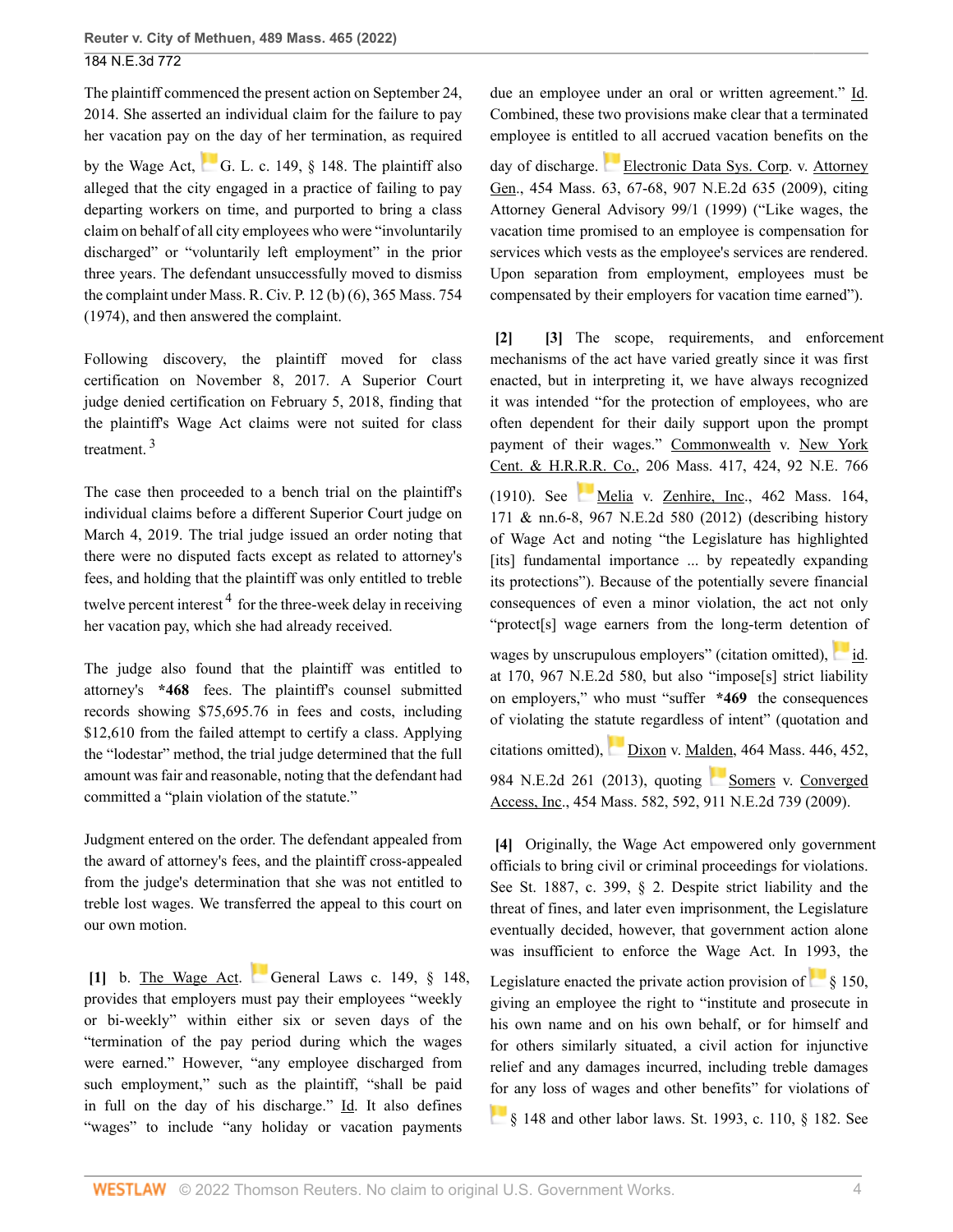<span id="page-4-5"></span>[Lipsitt v. Plaud, 466 Mass. 240, 246-247, 994 N.E.2d](http://www.westlaw.com/Link/Document/FullText?findType=Y&serNum=2031264020&pubNum=0000521&originatingDoc=I7c030660b42711ec99dfd0646e92f5e0&refType=RP&fi=co_pp_sp_521_246&originationContext=document&vr=3.0&rs=cblt1.0&transitionType=DocumentItem&contextData=(sc.History*oc.Search)#co_pp_sp_521_246) [777 \(2013\)](http://www.westlaw.com/Link/Document/FullText?findType=Y&serNum=2031264020&pubNum=0000521&originatingDoc=I7c030660b42711ec99dfd0646e92f5e0&refType=RP&fi=co_pp_sp_521_246&originationContext=document&vr=3.0&rs=cblt1.0&transitionType=DocumentItem&contextData=(sc.History*oc.Search)#co_pp_sp_521_246) (1993 act transferred enforcement authority from Department of Labor and Industries to Attorney General, and "the Legislature contemporaneously created the private right of action as a means further to ensure rigorous enforcement of the Wage Act").  $5$  The amendment also provided that a prevailing employee was "entitled to an award of the costs of the litigation and reasonable attorney fees." St. 1993, c. 110, § 182. This provision ensured "rigorous enforcement" of the Wage Act by encouraging cases to be brought by "private attorneys general" (citations omitted). [Ferman v.](http://www.westlaw.com/Link/Document/FullText?findType=Y&serNum=2047566046&pubNum=0000521&originatingDoc=I7c030660b42711ec99dfd0646e92f5e0&refType=RP&fi=co_pp_sp_521_494&originationContext=document&vr=3.0&rs=cblt1.0&transitionType=DocumentItem&contextData=(sc.History*oc.Search)#co_pp_sp_521_494) [Sturgis Cleaners, Inc., 481 Mass. 488, 494-495, 116 N.E.3d](http://www.westlaw.com/Link/Document/FullText?findType=Y&serNum=2047566046&pubNum=0000521&originatingDoc=I7c030660b42711ec99dfd0646e92f5e0&refType=RP&fi=co_pp_sp_521_494&originationContext=document&vr=3.0&rs=cblt1.0&transitionType=DocumentItem&contextData=(sc.History*oc.Search)#co_pp_sp_521_494) [1196 \(2019\).](http://www.westlaw.com/Link/Document/FullText?findType=Y&serNum=2047566046&pubNum=0000521&originatingDoc=I7c030660b42711ec99dfd0646e92f5e0&refType=RP&fi=co_pp_sp_521_494&originationContext=document&vr=3.0&rs=cblt1.0&transitionType=DocumentItem&contextData=(sc.History*oc.Search)#co_pp_sp_521_494)

<span id="page-4-0"></span>**[\[5\]](#page-1-2)**We interpreted the treble damages provision in [§ 150,](http://www.westlaw.com/Link/Document/FullText?findType=L&pubNum=1000042&cite=MAST149S150&originatingDoc=I7c030660b42711ec99dfd0646e92f5e0&refType=LQ&originationContext=document&vr=3.0&rs=cblt1.0&transitionType=DocumentItem&contextData=(sc.History*oc.Search)) as it was phrased in the 1993 act, as punitive damages limited to cases where the employer's conduct was "outrageous," and

therefore discretionary rather than mandatory. [Wiedmann](http://www.westlaw.com/Link/Document/FullText?findType=Y&serNum=2006974873&pubNum=0000521&originatingDoc=I7c030660b42711ec99dfd0646e92f5e0&refType=RP&fi=co_pp_sp_521_710&originationContext=document&vr=3.0&rs=cblt1.0&transitionType=DocumentItem&contextData=(sc.History*oc.Search)#co_pp_sp_521_710) [v. The Bradford Group, Inc., 444 Mass. 698, 710, 831 N.E.2d](http://www.westlaw.com/Link/Document/FullText?findType=Y&serNum=2006974873&pubNum=0000521&originatingDoc=I7c030660b42711ec99dfd0646e92f5e0&refType=RP&fi=co_pp_sp_521_710&originationContext=document&vr=3.0&rs=cblt1.0&transitionType=DocumentItem&contextData=(sc.History*oc.Search)#co_pp_sp_521_710) [304 \(2005\)](http://www.westlaw.com/Link/Document/FullText?findType=Y&serNum=2006974873&pubNum=0000521&originatingDoc=I7c030660b42711ec99dfd0646e92f5e0&refType=RP&fi=co_pp_sp_521_710&originationContext=document&vr=3.0&rs=cblt1.0&transitionType=DocumentItem&contextData=(sc.History*oc.Search)#co_pp_sp_521_710). Three years later, the Legislature further amended

[§ 150](http://www.westlaw.com/Link/Document/FullText?findType=L&pubNum=1000042&cite=MAST149S150&originatingDoc=I7c030660b42711ec99dfd0646e92f5e0&refType=LQ&originationContext=document&vr=3.0&rs=cblt1.0&transitionType=DocumentItem&contextData=(sc.History*oc.Search)) and other labor laws to expressly provide **\*470** that the employee "shall be awarded treble damages, as liquidated damages, for any lost wages and other benefits." St. 2008, c. 80, § 5. Like the equivalent provision of the Federal Fair Labor Standards Act, the provision of liquidated damages recognized the reality underlying the Wage Act: that a late-paid worker can face consequences "so detrimental to maintenance of the minimum standard of living necessary for health, efficiency and general well-being of workers ... that [treble] payment must be made in the event of delay in order to insure restoration of the worker to that minimum standard

of well-being." [George v. National Water Main Cleaning](http://www.westlaw.com/Link/Document/FullText?findType=Y&serNum=2041956463&pubNum=0000521&originatingDoc=I7c030660b42711ec99dfd0646e92f5e0&refType=RP&fi=co_pp_sp_521_376&originationContext=document&vr=3.0&rs=cblt1.0&transitionType=DocumentItem&contextData=(sc.History*oc.Search)#co_pp_sp_521_376) [Co., 477 Mass. 371, 376, 77 N.E.3d 858 \(2017\),](http://www.westlaw.com/Link/Document/FullText?findType=Y&serNum=2041956463&pubNum=0000521&originatingDoc=I7c030660b42711ec99dfd0646e92f5e0&refType=RP&fi=co_pp_sp_521_376&originationContext=document&vr=3.0&rs=cblt1.0&transitionType=DocumentItem&contextData=(sc.History*oc.Search)#co_pp_sp_521_376) quoting

**[Brooklyn Sav. Bank v. O'Neil, 324 U.S. 697, 707, 65](http://www.westlaw.com/Link/Document/FullText?findType=Y&serNum=1945117445&pubNum=0000780&originatingDoc=I7c030660b42711ec99dfd0646e92f5e0&refType=RP&fi=co_pp_sp_780_707&originationContext=document&vr=3.0&rs=cblt1.0&transitionType=DocumentItem&contextData=(sc.History*oc.Search)#co_pp_sp_780_707)** [S.Ct. 895, 89 L.Ed. 1296 \(1945\).](http://www.westlaw.com/Link/Document/FullText?findType=Y&serNum=1945117445&pubNum=0000780&originatingDoc=I7c030660b42711ec99dfd0646e92f5e0&refType=RP&fi=co_pp_sp_780_707&originationContext=document&vr=3.0&rs=cblt1.0&transitionType=DocumentItem&contextData=(sc.History*oc.Search)#co_pp_sp_780_707) While these consequential damages can be severe to the worker, they are also generally "too obscure and difficult of proof for estimate other than by

liquidateddamages." [George, supra](http://www.westlaw.com/Link/Document/FullText?findType=Y&serNum=2041956463&pubNum=0000521&originatingDoc=I7c030660b42711ec99dfd0646e92f5e0&refType=RP&originationContext=document&vr=3.0&rs=cblt1.0&transitionType=DocumentItem&contextData=(sc.History*oc.Search)), quoting [Overnight](http://www.westlaw.com/Link/Document/FullText?findType=Y&serNum=1942122650&pubNum=0000780&originatingDoc=I7c030660b42711ec99dfd0646e92f5e0&refType=RP&fi=co_pp_sp_780_583&originationContext=document&vr=3.0&rs=cblt1.0&transitionType=DocumentItem&contextData=(sc.History*oc.Search)#co_pp_sp_780_583) [Motor Transp. Co. v. Missel, 316 U.S. 572, 583-584, 62 S.Ct.](http://www.westlaw.com/Link/Document/FullText?findType=Y&serNum=1942122650&pubNum=0000780&originatingDoc=I7c030660b42711ec99dfd0646e92f5e0&refType=RP&fi=co_pp_sp_780_583&originationContext=document&vr=3.0&rs=cblt1.0&transitionType=DocumentItem&contextData=(sc.History*oc.Search)#co_pp_sp_780_583) [1216, 86 L.Ed. 1682 \(1942\).](http://www.westlaw.com/Link/Document/FullText?findType=Y&serNum=1942122650&pubNum=0000780&originatingDoc=I7c030660b42711ec99dfd0646e92f5e0&refType=RP&fi=co_pp_sp_780_583&originationContext=document&vr=3.0&rs=cblt1.0&transitionType=DocumentItem&contextData=(sc.History*oc.Search)#co_pp_sp_780_583) Like the rest of the Wage Act, the liquidated damages provision applies without regard to

theemployer's intent. [George, supra at 379, 77 N.E.3d 858](http://www.westlaw.com/Link/Document/FullText?findType=Y&serNum=2041956463&pubNum=0000521&originatingDoc=I7c030660b42711ec99dfd0646e92f5e0&refType=RP&fi=co_pp_sp_521_379&originationContext=document&vr=3.0&rs=cblt1.0&transitionType=DocumentItem&contextData=(sc.History*oc.Search)#co_pp_sp_521_379) (Legislature declined to qualify liquidated damages provision with "good faith exception" as Congress did for Fair Labor Standards Act).

<span id="page-4-2"></span><span id="page-4-1"></span>**[\[6\]](#page-1-3) [\[7\]](#page-1-4)** 2. Discussion. a. Standard of review. Whether the plaintiffwas entitled under  $\begin{bmatrix} 1 & 0 \\ 0 & 0 \end{bmatrix}$  C. L. c. 149, § 150, to treble the amount of late-paid wages or trebling of interest as the trial judge ordered is an issue of statutory interpretation, which we review de novo. [Rosenberg v. JPMorgan Chase & Co.,](http://www.westlaw.com/Link/Document/FullText?findType=Y&serNum=2053611471&pubNum=0000521&originatingDoc=I7c030660b42711ec99dfd0646e92f5e0&refType=RP&fi=co_pp_sp_521_408&originationContext=document&vr=3.0&rs=cblt1.0&transitionType=DocumentItem&contextData=(sc.History*oc.Search)#co_pp_sp_521_408) [487 Mass. 403, 408, 169 N.E.3d 445 \(2021\).](http://www.westlaw.com/Link/Document/FullText?findType=Y&serNum=2053611471&pubNum=0000521&originatingDoc=I7c030660b42711ec99dfd0646e92f5e0&refType=RP&fi=co_pp_sp_521_408&originationContext=document&vr=3.0&rs=cblt1.0&transitionType=DocumentItem&contextData=(sc.History*oc.Search)#co_pp_sp_521_408) "[A] statute must be interpreted according to the intent of the Legislature ascertained from all its words construed by the ordinary and approved usage of the language, considered in connection with the cause of its enactment, the mischief or imperfection to be remedied and the main object to be accomplished, to the end that the purpose of its framers may be effectuated." [Id. at](http://www.westlaw.com/Link/Document/FullText?findType=Y&serNum=2053611471&pubNum=0007902&originatingDoc=I7c030660b42711ec99dfd0646e92f5e0&refType=RP&originationContext=document&vr=3.0&rs=cblt1.0&transitionType=DocumentItem&contextData=(sc.History*oc.Search)) [414, 169 N.E.3d 445](http://www.westlaw.com/Link/Document/FullText?findType=Y&serNum=2053611471&pubNum=0007902&originatingDoc=I7c030660b42711ec99dfd0646e92f5e0&refType=RP&originationContext=document&vr=3.0&rs=cblt1.0&transitionType=DocumentItem&contextData=(sc.History*oc.Search)),quoting  $\blacksquare$  [Harvard Crimson, Inc. v.](http://www.westlaw.com/Link/Document/FullText?findType=Y&serNum=2008142717&pubNum=0000521&originatingDoc=I7c030660b42711ec99dfd0646e92f5e0&refType=RP&fi=co_pp_sp_521_749&originationContext=document&vr=3.0&rs=cblt1.0&transitionType=DocumentItem&contextData=(sc.History*oc.Search)#co_pp_sp_521_749) [President & Fellows of Harvard College, 445 Mass. 745, 749,](http://www.westlaw.com/Link/Document/FullText?findType=Y&serNum=2008142717&pubNum=0000521&originatingDoc=I7c030660b42711ec99dfd0646e92f5e0&refType=RP&fi=co_pp_sp_521_749&originationContext=document&vr=3.0&rs=cblt1.0&transitionType=DocumentItem&contextData=(sc.History*oc.Search)#co_pp_sp_521_749)

<span id="page-4-3"></span>**[\[8\]](#page-1-5)** b. The private right of action and the remedy. We begin with the express language of the Wage Act. For discharged employees the statute is clear and emphatic: "any employee

discharged from such employment," such as the plaintiff,

[840 N.E.2d 518 \(2006\).](http://www.westlaw.com/Link/Document/FullText?findType=Y&serNum=2008142717&pubNum=0000521&originatingDoc=I7c030660b42711ec99dfd0646e92f5e0&refType=RP&fi=co_pp_sp_521_749&originationContext=document&vr=3.0&rs=cblt1.0&transitionType=DocumentItem&contextData=(sc.History*oc.Search)#co_pp_sp_521_749) We conclude that the statute calls for

treble the amount of late-paid wages.

"shall be paid in full on the day of his discharge." [G. L.](http://www.westlaw.com/Link/Document/FullText?findType=L&pubNum=1000042&cite=MAST149S148&originatingDoc=I7c030660b42711ec99dfd0646e92f5e0&refType=LQ&originationContext=document&vr=3.0&rs=cblt1.0&transitionType=DocumentItem&contextData=(sc.History*oc.Search)) [c. 149, § 148.](http://www.westlaw.com/Link/Document/FullText?findType=L&pubNum=1000042&cite=MAST149S148&originatingDoc=I7c030660b42711ec99dfd0646e92f5e0&refType=LQ&originationContext=document&vr=3.0&rs=cblt1.0&transitionType=DocumentItem&contextData=(sc.History*oc.Search)) The statute leaves no wiggle room. Payment, including vacation pay, is to be made in "full" on the "day" of the discharge. Id. As explained above, **\*471** prompt payment of all wages owed is necessary for employees who often live paycheck to paycheck and who may not be able to pay rent or othernecessities. See [George, 477 Mass. at 376, 77 N.E.3d](http://www.westlaw.com/Link/Document/FullText?findType=Y&serNum=2041956463&pubNum=0000521&originatingDoc=I7c030660b42711ec99dfd0646e92f5e0&refType=RP&fi=co_pp_sp_521_376&originationContext=document&vr=3.0&rs=cblt1.0&transitionType=DocumentItem&contextData=(sc.History*oc.Search)#co_pp_sp_521_376) [858](http://www.westlaw.com/Link/Document/FullText?findType=Y&serNum=2041956463&pubNum=0000521&originatingDoc=I7c030660b42711ec99dfd0646e92f5e0&refType=RP&fi=co_pp_sp_521_376&originationContext=document&vr=3.0&rs=cblt1.0&transitionType=DocumentItem&contextData=(sc.History*oc.Search)#co_pp_sp_521_376); [New York Cent. & H.R.R.R., 206 Mass. at 424, 92](http://www.westlaw.com/Link/Document/FullText?findType=Y&serNum=1910003045&pubNum=0000521&originatingDoc=I7c030660b42711ec99dfd0646e92f5e0&refType=RP&fi=co_pp_sp_521_424&originationContext=document&vr=3.0&rs=cblt1.0&transitionType=DocumentItem&contextData=(sc.History*oc.Search)#co_pp_sp_521_424) [N.E. 766](http://www.westlaw.com/Link/Document/FullText?findType=Y&serNum=1910003045&pubNum=0000521&originatingDoc=I7c030660b42711ec99dfd0646e92f5e0&refType=RP&fi=co_pp_sp_521_424&originationContext=document&vr=3.0&rs=cblt1.0&transitionType=DocumentItem&contextData=(sc.History*oc.Search)#co_pp_sp_521_424). The consequences of late payments may therefore be severe for such employees. For all of these reasons, late payments constitute clear violations of the statute.

<span id="page-4-4"></span>**[\[9\]](#page-1-6)** Employees not paid in full on time may bring a private action "for injunctive relief, for any damages incurred, and

for any lost wages and other benefits."  $\overline{G}$ , L. c. 149,  $\delta$ [150](http://www.westlaw.com/Link/Document/FullText?findType=L&pubNum=1000042&cite=MAST149S150&originatingDoc=I7c030660b42711ec99dfd0646e92f5e0&refType=LQ&originationContext=document&vr=3.0&rs=cblt1.0&transitionType=DocumentItem&contextData=(sc.History*oc.Search)). Here, we recognize that the word "lost" creates some ambiguity. A late payment is not the same as a lost payment. This language, however, must be read with the over-all context and purpose of the act in mind. The act is directed at prompt payment of wages. As explained above, any delay may have severe consequences for employees, and therefore the statute does not tolerate or in any way condone delay. Thus, we conclude that "lost wages" encompass all late payments under the Wage Act.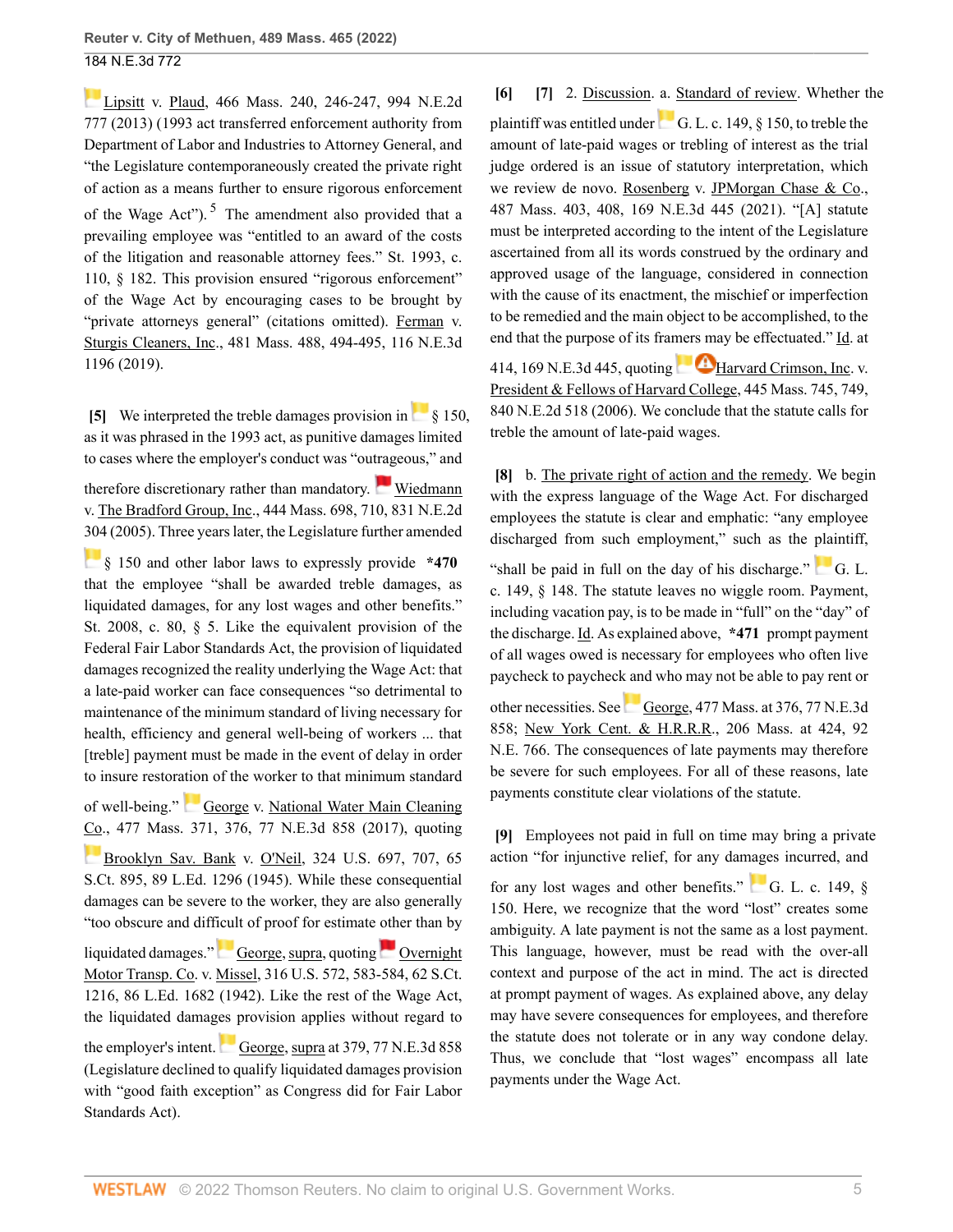The remedy is also explicit. The employee "shall be awarded treble damages, as liquidated damages, for any lost wages and other benefits." [G. L. c. 149, § 150.](http://www.westlaw.com/Link/Document/FullText?findType=L&pubNum=1000042&cite=MAST149S150&originatingDoc=I7c030660b42711ec99dfd0646e92f5e0&refType=LQ&originationContext=document&vr=3.0&rs=cblt1.0&transitionType=DocumentItem&contextData=(sc.History*oc.Search)) The remedy is thus expressly focused on trebling the lost wages and other benefits. The remedy is also specifically described as a liquidated damages remedy. As we explained in [George](http://www.westlaw.com/Link/Document/FullText?findType=Y&serNum=2041956463&pubNum=0000521&originatingDoc=I7c030660b42711ec99dfd0646e92f5e0&refType=RP&originationContext=document&vr=3.0&rs=cblt1.0&transitionType=DocumentItem&contextData=(sc.History*oc.Search)): "The retention of a workman's pay may well result in damages too obscure and difficult of proof for estimate other than by liquidateddamages." [George, 477 Mass. at 376, 77 N.E.3d](http://www.westlaw.com/Link/Document/FullText?findType=Y&serNum=2041956463&pubNum=0000521&originatingDoc=I7c030660b42711ec99dfd0646e92f5e0&refType=RP&fi=co_pp_sp_521_376&originationContext=document&vr=3.0&rs=cblt1.0&transitionType=DocumentItem&contextData=(sc.History*oc.Search)#co_pp_sp_521_376)

[858](http://www.westlaw.com/Link/Document/FullText?findType=Y&serNum=2041956463&pubNum=0000521&originatingDoc=I7c030660b42711ec99dfd0646e92f5e0&refType=RP&fi=co_pp_sp_521_376&originationContext=document&vr=3.0&rs=cblt1.0&transitionType=DocumentItem&contextData=(sc.History*oc.Search)#co_pp_sp_521_376), quoting [Overnight Motor Transp. Co., 316 U.S. at](http://www.westlaw.com/Link/Document/FullText?findType=Y&serNum=1942122650&pubNum=0000780&originatingDoc=I7c030660b42711ec99dfd0646e92f5e0&refType=RP&fi=co_pp_sp_780_583&originationContext=document&vr=3.0&rs=cblt1.0&transitionType=DocumentItem&contextData=(sc.History*oc.Search)#co_pp_sp_780_583) [583-584, 62 S.Ct. 1216](http://www.westlaw.com/Link/Document/FullText?findType=Y&serNum=1942122650&pubNum=0000780&originatingDoc=I7c030660b42711ec99dfd0646e92f5e0&refType=RP&fi=co_pp_sp_780_583&originationContext=document&vr=3.0&rs=cblt1.0&transitionType=DocumentItem&contextData=(sc.History*oc.Search)#co_pp_sp_780_583).

One amicus claims that imposing treble damages for latepaid wages would create perverse incentives for employers because the recovery would be the same whether they quickly corrected the mistake or let the matter proceed to a lawsuit without paying at all. By imposing strict liability, however, the Legislature has decided that employers rather than employees should bear the cost of such delay and mistakes, honest or not.

See [George, 477 Mass. at 379, 77 N.E.3d 858](http://www.westlaw.com/Link/Document/FullText?findType=Y&serNum=2041956463&pubNum=0000521&originatingDoc=I7c030660b42711ec99dfd0646e92f5e0&refType=RP&fi=co_pp_sp_521_379&originationContext=document&vr=3.0&rs=cblt1.0&transitionType=DocumentItem&contextData=(sc.History*oc.Search)#co_pp_sp_521_379); [Dixon,](http://www.westlaw.com/Link/Document/FullText?findType=Y&serNum=2029964947&pubNum=0000521&originatingDoc=I7c030660b42711ec99dfd0646e92f5e0&refType=RP&fi=co_pp_sp_521_452&originationContext=document&vr=3.0&rs=cblt1.0&transitionType=DocumentItem&contextData=(sc.History*oc.Search)#co_pp_sp_521_452) [464 Mass. at 452, 984 N.E.2d 261](http://www.westlaw.com/Link/Document/FullText?findType=Y&serNum=2029964947&pubNum=0000521&originatingDoc=I7c030660b42711ec99dfd0646e92f5e0&refType=RP&fi=co_pp_sp_521_452&originationContext=document&vr=3.0&rs=cblt1.0&transitionType=DocumentItem&contextData=(sc.History*oc.Search)#co_pp_sp_521_452). The Legislature has chosen the stick rather than the carrot to encourage compliance with the act and to address a history of nonpayment and wage theft.

We recognize that this rule puts employers in a difficult position when immediately terminating employees for misconduct as in the instant case. Because wages and other benefits are due to employees on the day they are discharged, and it may be unclear **\*472** how much an employee must be paid on short notice, employers would be liable for treble damages if they miscalculated the amount owed.

However, the Legislature appears to have considered the differences between involuntary discharges and other separations from employment, and apparently the consequences of differential treatment. [Section 148](http://www.westlaw.com/Link/Document/FullText?findType=L&pubNum=1000042&cite=MAST149S148&originatingDoc=I7c030660b42711ec99dfd0646e92f5e0&refType=LQ&originationContext=document&vr=3.0&rs=cblt1.0&transitionType=DocumentItem&contextData=(sc.History*oc.Search)) expressly distinguishes between an "employee leaving his employment," who must "be paid in full on the following regular pay day or, in the absence of a regular pay day, on the following Saturday," and an "employee discharged from such employment," who must "be paid in full on the day of his discharge." In the former case, the employer does not control when an employee quits and may not have advance notice. The employee also controls when he or she leaves and likely has secured replacement employment or otherwise considered the consequences of a short delay in receiving his or her pay. Therefore, the act provides a reasonable grace period for employers to provide the employees' pay, including vacation pay. In the latter case, the employer decides if and when to terminate an employee, while the employee has no control over when it will happen and may not know ahead of time. The Legislature's command is clear: if you choose to terminate an employee you must be prepared to

pay him or her in full when you do so. [Electronic Data](http://www.westlaw.com/Link/Document/FullText?findType=Y&serNum=2019076192&pubNum=0000521&originatingDoc=I7c030660b42711ec99dfd0646e92f5e0&refType=RP&fi=co_pp_sp_521_71&originationContext=document&vr=3.0&rs=cblt1.0&transitionType=DocumentItem&contextData=(sc.History*oc.Search)#co_pp_sp_521_71) [Sys. Corp., 454 Mass. at 71, 907 N.E.2d 635.](http://www.westlaw.com/Link/Document/FullText?findType=Y&serNum=2019076192&pubNum=0000521&originatingDoc=I7c030660b42711ec99dfd0646e92f5e0&refType=RP&fi=co_pp_sp_521_71&originationContext=document&vr=3.0&rs=cblt1.0&transitionType=DocumentItem&contextData=(sc.History*oc.Search)#co_pp_sp_521_71) This may mean that employees who, like the plaintiff, have engaged in illegal or otherwise harmful conduct may have to be suspended rather than terminated for a short period of time until the

employer can comply with  $\frac{1}{2}$  \$ 148. See [Dixon, 464](http://www.westlaw.com/Link/Document/FullText?findType=Y&serNum=2029964947&pubNum=0000521&originatingDoc=I7c030660b42711ec99dfd0646e92f5e0&refType=RP&fi=co_pp_sp_521_451&originationContext=document&vr=3.0&rs=cblt1.0&transitionType=DocumentItem&contextData=(sc.History*oc.Search)#co_pp_sp_521_451) [Mass. at 451 n.6, 984 N.E.2d 261](http://www.westlaw.com/Link/Document/FullText?findType=Y&serNum=2029964947&pubNum=0000521&originatingDoc=I7c030660b42711ec99dfd0646e92f5e0&refType=RP&fi=co_pp_sp_521_451&originationContext=document&vr=3.0&rs=cblt1.0&transitionType=DocumentItem&contextData=(sc.History*oc.Search)#co_pp_sp_521_451) (invalidating ordinance that withheld vacation payments to employees terminated for

"fault" as inconsistent with [§ 148\)](http://www.westlaw.com/Link/Document/FullText?findType=L&pubNum=1000042&cite=MAST149S148&originatingDoc=I7c030660b42711ec99dfd0646e92f5e0&refType=LQ&originationContext=document&vr=3.0&rs=cblt1.0&transitionType=DocumentItem&contextData=(sc.History*oc.Search)); [Knous v. Broadridge](http://www.westlaw.com/Link/Document/FullText?findType=Y&serNum=2053326052&pubNum=0000506&originatingDoc=I7c030660b42711ec99dfd0646e92f5e0&refType=RP&fi=co_pp_sp_506_345&originationContext=document&vr=3.0&rs=cblt1.0&transitionType=DocumentItem&contextData=(sc.History*oc.Search)#co_pp_sp_506_345) [Fin. Solutions, Inc., 991 F.3d 344, 345-346 \(1st Cir. 2021\)](http://www.westlaw.com/Link/Document/FullText?findType=Y&serNum=2053326052&pubNum=0000506&originatingDoc=I7c030660b42711ec99dfd0646e92f5e0&refType=RP&fi=co_pp_sp_506_345&originationContext=document&vr=3.0&rs=cblt1.0&transitionType=DocumentItem&contextData=(sc.History*oc.Search)#co_pp_sp_506_345) (employee was not discharged for purposes of Wage Act when he was told to leave office and to stop all work, but rather on day that his pay and benefits ended).

<span id="page-5-0"></span>**[\[10\]](#page-1-0)** c. Interest. Finally, we address the trial judge's conclusion that interest is the proper measure of damages for late payment of wages. The problem with this interpretation is that it is unsupported by the language of the statute and inconsistent with its purpose.

Thereis no language in  $\frac{1}{8}$  150 in any way suggesting that the payment of interest is the proper remedy for violation of the act. While we have considered whether twelve percent [prej](https://1.next.westlaw.com/Link/RelatedInformation/Flag?documentGuid=ND64986D0173511DB9292C066B0348FB7&transitionType=InlineKeyCiteFlags&originationContext=docHeaderFlag&Rank=0&ppcid=cd739879955c475ab735c9325c947dc5&contextData=(sc.History*oc.Search) )udgment **\*473** statutory interest is appropriate under G.L. c. 231 §  $6B$ , [6C](http://www.westlaw.com/Link/Document/FullText?findType=L&pubNum=1000042&cite=MAST231S6C&originatingDoc=I7c030660b42711ec99dfd0646e92f5e0&refType=LQ&originationContext=document&vr=3.0&rs=cblt1.0&transitionType=DocumentItem&contextData=(sc.History*oc.Search)), or [6H](http://www.westlaw.com/Link/Document/FullText?findType=L&pubNum=1000042&cite=MAST231S6H&originatingDoc=I7c030660b42711ec99dfd0646e92f5e0&refType=LQ&originationContext=document&vr=3.0&rs=cblt1.0&transitionType=DocumentItem&contextData=(sc.History*oc.Search)), when back pay is awarded underthe Wage Act, see [George, 477 Mass. 371, 77 N.E.3d](http://www.westlaw.com/Link/Document/FullText?findType=Y&serNum=2041956463&pubNum=0007902&originatingDoc=I7c030660b42711ec99dfd0646e92f5e0&refType=RP&originationContext=document&vr=3.0&rs=cblt1.0&transitionType=DocumentItem&contextData=(sc.History*oc.Search)) [858](http://www.westlaw.com/Link/Document/FullText?findType=Y&serNum=2041956463&pubNum=0007902&originatingDoc=I7c030660b42711ec99dfd0646e92f5e0&refType=RP&originationContext=document&vr=3.0&rs=cblt1.0&transitionType=DocumentItem&contextData=(sc.History*oc.Search)), an award of interest under all these statutes is in addition to an award to the claimant, and does not provide the primary source of recovery.

<span id="page-5-1"></span>**[\[11\]](#page-1-7)** Awarding only interest for late payment is also inconsistent with the fundamental purpose of the act. As explained above, the statute expects and demands the prompt payment of wages to employees who rely on such payments "to pay for the family's housing, transportation, food and

clothing, tuition, and medical expenses." [George, 477](http://www.westlaw.com/Link/Document/FullText?findType=Y&serNum=2041956463&pubNum=0000521&originatingDoc=I7c030660b42711ec99dfd0646e92f5e0&refType=RP&fi=co_pp_sp_521_380&originationContext=document&vr=3.0&rs=cblt1.0&transitionType=DocumentItem&contextData=(sc.History*oc.Search)#co_pp_sp_521_380) [Mass. at 380, 77 N.E.3d 858.](http://www.westlaw.com/Link/Document/FullText?findType=Y&serNum=2041956463&pubNum=0000521&originatingDoc=I7c030660b42711ec99dfd0646e92f5e0&refType=RP&fi=co_pp_sp_521_380&originationContext=document&vr=3.0&rs=cblt1.0&transitionType=DocumentItem&contextData=(sc.History*oc.Search)#co_pp_sp_521_380) Much more is therefore at stake than the loss of the time value and depreciation of sums owed. These damages are likely to be concentrated in the immediate aftermath of their nonpayment, when the employee has not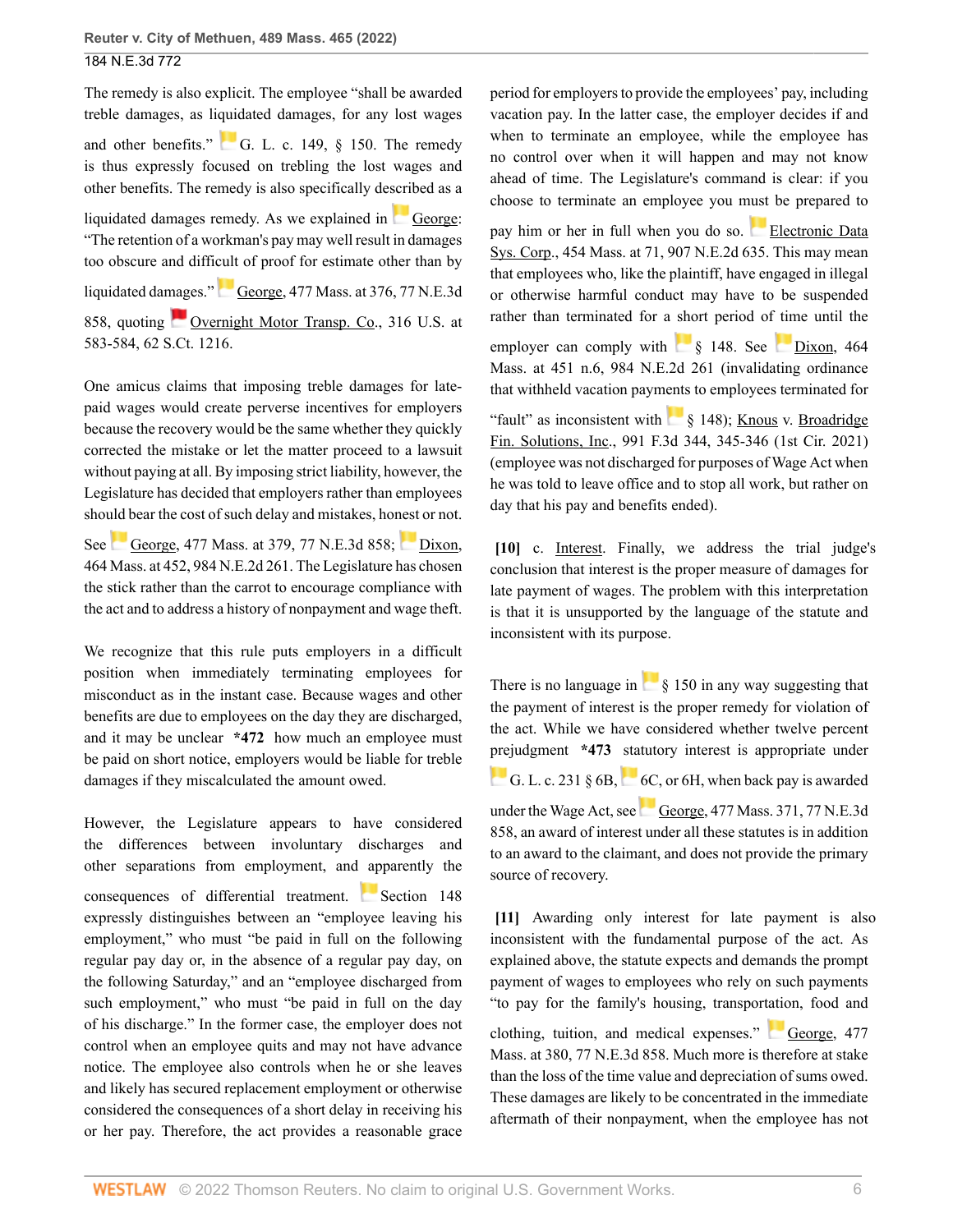had a chance to secure replacement income and expenses incurred in reliance on the payments come due. [6](#page-9-5)

The idea that interest is an appropriate remedy for late [pay](https://1.next.westlaw.com/Link/RelatedInformation/Flag?documentGuid=I97d5927cce1d11d9a489ee624f1f6e1a&transitionType=InlineKeyCiteFlags&originationContext=docHeaderFlag&Rank=0&ppcid=cd739879955c475ab735c9325c947dc5&contextData=(sc.History*oc.Search) )ments derives from an influential trial court decision: [Dobin v. CIOview Corp., Mass. Sup. Ct., No. 2001-00108,](http://www.westlaw.com/Link/Document/FullText?findType=Y&serNum=2003735640&pubNum=0000999&originatingDoc=I7c030660b42711ec99dfd0646e92f5e0&refType=RP&originationContext=document&vr=3.0&rs=cblt1.0&transitionType=DocumentItem&contextData=(sc.History*oc.Search)) [2003 WL 22454602 \(Middlesex County Oct. 29, 2003\).](http://www.westlaw.com/Link/Document/FullText?findType=Y&serNum=2003735640&pubNum=0000999&originatingDoc=I7c030660b42711ec99dfd0646e92f5e0&refType=RP&originationContext=document&vr=3.0&rs=cblt1.0&transitionType=DocumentItem&contextData=(sc.History*oc.Search)) In that case, the trial court drew a negative inference from a

single sentence in  $\frac{1}{8}$  150: "The defendant shall not set up as a defen[s]e a payment of wages after the bringing of the complaint."  $\blacksquare$  [Id.](http://www.westlaw.com/Link/Document/FullText?findType=Y&serNum=2003735640&pubNum=0004031&originatingDoc=I7c030660b42711ec99dfd0646e92f5e0&refType=RP&originationContext=document&vr=3.0&rs=cblt1.0&transitionType=DocumentItem&contextData=(sc.History*oc.Search)) The trial court concluded that this sentence created a partial defense by negative implication for precomplaintpayments of late wages. 1d. See [Clermont](http://www.westlaw.com/Link/Document/FullText?findType=Y&serNum=2035791099&pubNum=0007903&originatingDoc=I7c030660b42711ec99dfd0646e92f5e0&refType=RP&fi=co_pp_sp_7903_357&originationContext=document&vr=3.0&rs=cblt1.0&transitionType=DocumentItem&contextData=(sc.History*oc.Search)#co_pp_sp_7903_357) [v. Monster Worldwide, Inc., 102 F. Supp. 3d 353, 357-359](http://www.westlaw.com/Link/Document/FullText?findType=Y&serNum=2035791099&pubNum=0007903&originatingDoc=I7c030660b42711ec99dfd0646e92f5e0&refType=RP&fi=co_pp_sp_7903_357&originationContext=document&vr=3.0&rs=cblt1.0&transitionType=DocumentItem&contextData=(sc.History*oc.Search)#co_pp_sp_7903_357) [\(D. Mass. 2015\)](http://www.westlaw.com/Link/Document/FullText?findType=Y&serNum=2035791099&pubNum=0007903&originatingDoc=I7c030660b42711ec99dfd0646e92f5e0&refType=RP&fi=co_pp_sp_7903_357&originationContext=document&vr=3.0&rs=cblt1.0&transitionType=DocumentItem&contextData=(sc.History*oc.Search)#co_pp_sp_7903_357); [Littlefield v. Adcole Corp., Mass. Sup.](http://www.westlaw.com/Link/Document/FullText?findType=Y&serNum=2036967137&pubNum=0000999&originatingDoc=I7c030660b42711ec99dfd0646e92f5e0&refType=RP&originationContext=document&vr=3.0&rs=cblt1.0&transitionType=DocumentItem&contextData=(sc.History*oc.Search)) [Ct., No. ESCV201500017, 2015 WL 5057652 \(Essex County](http://www.westlaw.com/Link/Document/FullText?findType=Y&serNum=2036967137&pubNum=0000999&originatingDoc=I7c030660b42711ec99dfd0646e92f5e0&refType=RP&originationContext=document&vr=3.0&rs=cblt1.0&transitionType=DocumentItem&contextData=(sc.History*oc.Search)) [June 18, 2015\)](http://www.westlaw.com/Link/Document/FullText?findType=Y&serNum=2036967137&pubNum=0000999&originatingDoc=I7c030660b42711ec99dfd0646e92f5e0&refType=RP&originationContext=document&vr=3.0&rs=cblt1.0&transitionType=DocumentItem&contextData=(sc.History*oc.Search)).

We conclude that this interpretation is incorrect. We interpret this particular provision simply to mean what it expressly states: the defendant shall not set up as a defense the payment of wages after the filing of a complaint. The sentence at issue is also preceded by a sentence that directly addresses defenses generally, stating that "no defen[s]e for failure to pay as required ... shall be valid" except "the attachment of such wages by trustee process or a valid assignment thereof or a valid set–off against the same, or the absence of the employee from his regular place of labor at the time of payment, or an actual tender to such employee at the time of payment of the wages so earned by him" (emphases added).  $\overline{G}$ . L. c. 149, [§ 150](http://www.westlaw.com/Link/Document/FullText?findType=L&pubNum=1000042&cite=MAST149S150&originatingDoc=I7c030660b42711ec99dfd0646e92f5e0&refType=LQ&originationContext=document&vr=3.0&rs=cblt1.0&transitionType=DocumentItem&contextData=(sc.History*oc.Search)).

**\*474** We decline to adopt the negative implication drawn by the Dobin court for a number of reasons. As a preliminary matter, "the maxim of negative implication -- that the express inclusion of one thing implies the exclusion of another --

'requires great caution in its application.' " [Halebian](http://www.westlaw.com/Link/Document/FullText?findType=Y&serNum=2022818048&pubNum=0000521&originatingDoc=I7c030660b42711ec99dfd0646e92f5e0&refType=RP&fi=co_pp_sp_521_628&originationContext=document&vr=3.0&rs=cblt1.0&transitionType=DocumentItem&contextData=(sc.History*oc.Search)#co_pp_sp_521_628) [v. Berv, 457 Mass. 620, 628, 931 N.E.2d 986 \(2010\)](http://www.westlaw.com/Link/Document/FullText?findType=Y&serNum=2022818048&pubNum=0000521&originatingDoc=I7c030660b42711ec99dfd0646e92f5e0&refType=RP&fi=co_pp_sp_521_628&originationContext=document&vr=3.0&rs=cblt1.0&transitionType=DocumentItem&contextData=(sc.History*oc.Search)#co_pp_sp_521_628), quoting 2A N.J. Singer & J.D. Shambie Singer, Sutherland Statutory Construction § 47.25, at 429 (7th ed. 2007). "[T]he maxim will be disregarded where its application would [thw](https://1.next.westlaw.com/Link/RelatedInformation/Flag?documentGuid=I51818dd9ac6a11df8228ac372eb82649&transitionType=InlineKeyCiteFlags&originationContext=docHeaderFlag&Rank=0&ppcid=cd739879955c475ab735c9325c947dc5&contextData=(sc.History*oc.Search) )art the legislative intent made apparent by the entire act."

[Halebian, supra,](http://www.westlaw.com/Link/Document/FullText?findType=Y&serNum=2022818048&pubNum=0000521&originatingDoc=I7c030660b42711ec99dfd0646e92f5e0&refType=RP&originationContext=document&vr=3.0&rs=cblt1.0&transitionType=DocumentItem&contextData=(sc.History*oc.Search)) quoting 2A N.J. Singer & J.D. Shambie Singer, Sutherland Statutory Construction, supra at § 47.25, <span id="page-6-1"></span>at 433–435. See [Commonwealth v. Garvey, 477 Mass. 59,](http://www.westlaw.com/Link/Document/FullText?findType=Y&serNum=2041616698&pubNum=0000521&originatingDoc=I7c030660b42711ec99dfd0646e92f5e0&refType=RP&fi=co_pp_sp_521_65&originationContext=document&vr=3.0&rs=cblt1.0&transitionType=DocumentItem&contextData=(sc.History*oc.Search)#co_pp_sp_521_65) [65, 76 N.E.3d 987 \(2017\)](http://www.westlaw.com/Link/Document/FullText?findType=Y&serNum=2041616698&pubNum=0000521&originatingDoc=I7c030660b42711ec99dfd0646e92f5e0&refType=RP&fi=co_pp_sp_521_65&originationContext=document&vr=3.0&rs=cblt1.0&transitionType=DocumentItem&contextData=(sc.History*oc.Search)#co_pp_sp_521_65).

Also, the negative implication that was drawn in the trial court decisions and that the defendant seeks to draw here does not in any way support the payment of interest. As explained above, interest is not in any way mentioned in the statute. Additionally, if the sentence were to provide a defense to payment by negative implication, it should logically provide a total defense, not a partial defense that allows for the recovery of interest. [7](#page-9-6)

<span id="page-6-2"></span>More importantly, a reading of  $\left[\begin{array}{c} 8 \\ 150 \end{array}\right]$  allowing a defense for late payments made before litigation is commenced would essentially authorize, and even encourage, late payments right up to the filing of a complaint. As many, if not most, terminated employees lack the financial and other wherewithal to hire lawyers, it would appear to encourage nonpayment as well as late payment. Thus, the entire purpose and thrust of  $\frac{1}{8}$  148 and  $\frac{1}{8}$  150 cut against this interpretation.

For all these reasons, we choose not to read more into the sentence at issue than what it expressly states.

d. Response to concurrence. Although the issue was not raised, briefed, or argued by any party or amicus in this case, or raised as a possibility in any of the cases of which we are aware, Justice Georges suggests in his concurrence that other plaintiffs may be **\*475** entitled to recover not only treble lost wages as liquidated damages but also other damages incurred. Indeed, from the time the plaintiff sent her preaction demand letter to the city, she has consistently claimed that the proper remedy is simply treble the amount of late-paid wages, and the action proceeded for seven years through trial on that understanding. The concurrence thus seeks essentially to opine on an issue that has not been raised or in any way decided here without the benefit of any briefing. This we decline to do.

<span id="page-6-0"></span>**[\[12\]](#page-1-1)** e. Attorney's fees. Our disposition of the plaintiff's cross appeal makes our consideration of the defendant's appeal significantly simpler; the plaintiff has established that prevailing employees are entitled to treble the amount of late wages, not just treble interest as found by the trial judge. This is a significant victory and an important clarification of existing law. The plaintiff is now clearly the "prevailing"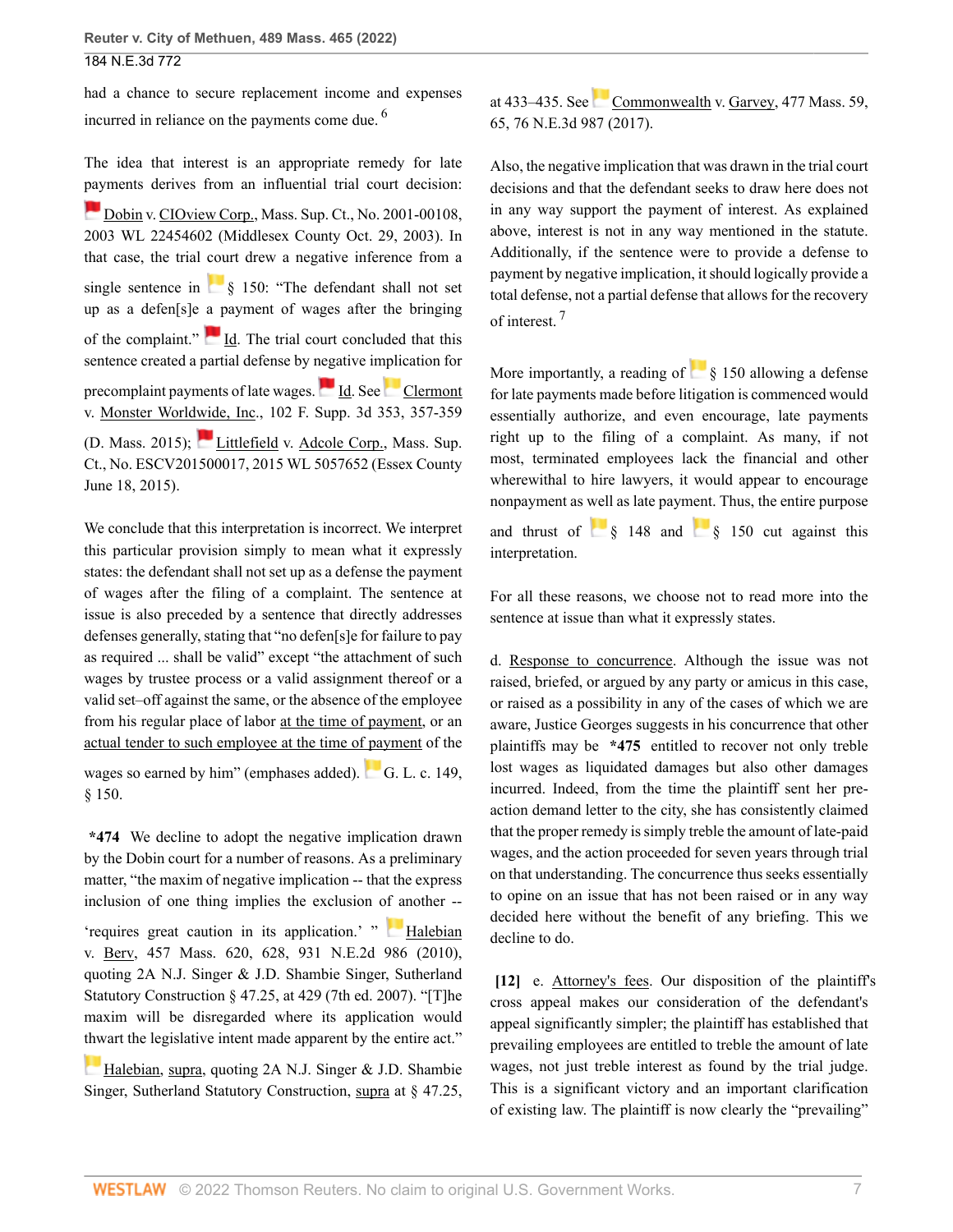party for the purposes of recovering attorney's fees and costs

under $\begin{bmatrix} 8 & 150 \end{bmatrix}$ 

The one remaining issue is whether the plaintiff should receive all her fees and costs stemming from the unsuccessful efforts to certify a class, considering that the motion for class certification was denied and the plaintiff did not appeal.

See [Barfield v. New York City Health & Hosps. Corp.,](http://www.westlaw.com/Link/Document/FullText?findType=Y&serNum=2016722060&pubNum=0000506&originatingDoc=I7c030660b42711ec99dfd0646e92f5e0&refType=RP&fi=co_pp_sp_506_151&originationContext=document&vr=3.0&rs=cblt1.0&transitionType=DocumentItem&contextData=(sc.History*oc.Search)#co_pp_sp_506_151) [537 F.3d 132, 151-153 \(2d Cir. 2008\)](http://www.westlaw.com/Link/Document/FullText?findType=Y&serNum=2016722060&pubNum=0000506&originatingDoc=I7c030660b42711ec99dfd0646e92f5e0&refType=RP&fi=co_pp_sp_506_151&originationContext=document&vr=3.0&rs=cblt1.0&transitionType=DocumentItem&contextData=(sc.History*oc.Search)#co_pp_sp_506_151) (affirming reduction of attorney's fees and costs to plaintiff who succeeded on individual Fair Labor Standards Act claim but failed to certify

collectiveaction); [Cullens v. Georgia Dep't of Transp., 29](http://www.westlaw.com/Link/Document/FullText?findType=Y&serNum=1994168012&pubNum=0000506&originatingDoc=I7c030660b42711ec99dfd0646e92f5e0&refType=RP&fi=co_pp_sp_506_1494&originationContext=document&vr=3.0&rs=cblt1.0&transitionType=DocumentItem&contextData=(sc.History*oc.Search)#co_pp_sp_506_1494) [F.3d 1489, 1494-1495 \(11th Cir. 1994\)](http://www.westlaw.com/Link/Document/FullText?findType=Y&serNum=1994168012&pubNum=0000506&originatingDoc=I7c030660b42711ec99dfd0646e92f5e0&refType=RP&fi=co_pp_sp_506_1494&originationContext=document&vr=3.0&rs=cblt1.0&transitionType=DocumentItem&contextData=(sc.History*oc.Search)#co_pp_sp_506_1494) (holding successful plaintiffs were not "catalyst" for benefits to class where class

certification had been denied). But see [Davis v. Board of](http://www.westlaw.com/Link/Document/FullText?findType=Y&serNum=1979113425&pubNum=0000350&originatingDoc=I7c030660b42711ec99dfd0646e92f5e0&refType=RP&fi=co_pp_sp_350_475&originationContext=document&vr=3.0&rs=cblt1.0&transitionType=DocumentItem&contextData=(sc.History*oc.Search)#co_pp_sp_350_475) [Sch. Comm'rs of Mobile County, 600 F.2d 470, 475 \(5th Cir.](http://www.westlaw.com/Link/Document/FullText?findType=Y&serNum=1979113425&pubNum=0000350&originatingDoc=I7c030660b42711ec99dfd0646e92f5e0&refType=RP&fi=co_pp_sp_350_475&originationContext=document&vr=3.0&rs=cblt1.0&transitionType=DocumentItem&contextData=(sc.History*oc.Search)#co_pp_sp_350_475) [1979\)](http://www.westlaw.com/Link/Document/FullText?findType=Y&serNum=1979113425&pubNum=0000350&originatingDoc=I7c030660b42711ec99dfd0646e92f5e0&refType=RP&fi=co_pp_sp_350_475&originationContext=document&vr=3.0&rs=cblt1.0&transitionType=DocumentItem&contextData=(sc.History*oc.Search)#co_pp_sp_350_475), modified, [616 F.2d 893 \(5th Cir. 1980\)](http://www.westlaw.com/Link/Document/FullText?findType=Y&serNum=1980196784&pubNum=0000350&originatingDoc=I7c030660b42711ec99dfd0646e92f5e0&refType=RP&originationContext=document&vr=3.0&rs=cblt1.0&transitionType=DocumentItem&contextData=(sc.History*oc.Search)) (instructing lower court to consider fact that "the plaintiffs have performed a valuable service for the class ... which they sought to

represent" in determining fees and costs); [Baker v. John](http://www.westlaw.com/Link/Document/FullText?findType=Y&serNum=2003372108&pubNum=0004637&originatingDoc=I7c030660b42711ec99dfd0646e92f5e0&refType=RP&fi=co_pp_sp_4637_1197&originationContext=document&vr=3.0&rs=cblt1.0&transitionType=DocumentItem&contextData=(sc.History*oc.Search)#co_pp_sp_4637_1197) [Morrell & Co., 263 F. Supp. 2d 1161, 1197-1198 \(N.D.](http://www.westlaw.com/Link/Document/FullText?findType=Y&serNum=2003372108&pubNum=0004637&originatingDoc=I7c030660b42711ec99dfd0646e92f5e0&refType=RP&fi=co_pp_sp_4637_1197&originationContext=document&vr=3.0&rs=cblt1.0&transitionType=DocumentItem&contextData=(sc.History*oc.Search)#co_pp_sp_4637_1197)

[Iowa 2003\),](http://www.westlaw.com/Link/Document/FullText?findType=Y&serNum=2003372108&pubNum=0004637&originatingDoc=I7c030660b42711ec99dfd0646e92f5e0&refType=RP&fi=co_pp_sp_4637_1197&originationContext=document&vr=3.0&rs=cblt1.0&transitionType=DocumentItem&contextData=(sc.History*oc.Search)#co_pp_sp_4637_1197) aff'd, [382 F.3d 816 \(8th Cir. 2004\)](http://www.westlaw.com/Link/Document/FullText?findType=Y&serNum=2004974931&pubNum=0000506&originatingDoc=I7c030660b42711ec99dfd0646e92f5e0&refType=RP&originationContext=document&vr=3.0&rs=cblt1.0&transitionType=DocumentItem&contextData=(sc.History*oc.Search)) (holding fees incurred on unsuccessful class certification effort were recoverable because, at time complaint was filed, "plaintiff's counsel reasonably believed that a class action was a viable and efficient means of addressing" violations). The trial judge did not address this issue in his order granting all of the plaintiff's fees and costs, and we have neither the record nor the briefing necessary to decide this question. We therefore remand to the trial court the question whether the plaintiff is to be **\*476** compensated for some or all of her attorney's fees for the unsuccessful legal work performed regarding class certification, and for an explanation by the trial judge of his exercise of discretion in deciding this question.

<span id="page-7-1"></span><span id="page-7-0"></span>[\[13\]](#page-1-8) 3. Conclusion. The statutory language and purpose of the Wage Act require prompt payment of wages and the trebling of those wages as liquidated damages when they are paid late. The remedy for late payment is therefore not the trebling of interest payments on those wages as found by the trial judge, but the trebling of the late wages. As the plaintiff is the prevailing party, she is also entitled to attorney's fees, subject to reconsideration of the fees related to class certification as provided in this decision. The case is remanded for further proceedings consistent with this opinion. [8](#page-9-7)

## So ordered.

### [GEORGES](http://www.westlaw.com/Link/Document/FullText?findType=h&pubNum=176284&cite=0522551301&originatingDoc=I7c030660b42711ec99dfd0646e92f5e0&refType=RQ&originationContext=document&vr=3.0&rs=cblt1.0&transitionType=DocumentItem&contextData=(sc.History*oc.Search)), J. (concurring).

I agree with the court's conclusion that late-paid wages are "lost wages" for purposes of the Wage Act. I write separately, however, to express my concern that the court's opinion mistakenly may imply that employees suing for "lost wages and other benefits" may not also sue for "any damages incurred." [G. L. c. 149, § 150.](http://www.westlaw.com/Link/Document/FullText?findType=L&pubNum=1000042&cite=MAST149S150&originatingDoc=I7c030660b42711ec99dfd0646e92f5e0&refType=LQ&originationContext=document&vr=3.0&rs=cblt1.0&transitionType=DocumentItem&contextData=(sc.History*oc.Search)) While the employee's complaint in this case did not implicate the relationship between the Wage Act's liquidated damages clause and its authorization of suit for "any damages incurred," parts

of the court's opinion nonetheless could be understood as addressing, and settling, that issue in a manner that subsumes the latter provision into the former. In explaining why the employee, Beth Reuter, is entitled

to treble her entire late-paid wages, and not merely treble the forgone interest on those wages, the court asserts that "consequential damages" are "generally 'too obscure and difficult of proof for estimate other than by liquidated damages.' " Ante at  $\frac{m}{2}$ ,  $\frac{m}{2}$  N.E.3d at  $\frac{m}{2}$ . Shortly thereafter, it uses the same quotation in a slightly diffe[rent](https://1.next.westlaw.com/Link/RelatedInformation/Flag?documentGuid=I74feda505ae111e794a1f7ff5c621124&transitionType=InlineKeyCiteFlags&originationContext=docHeaderFlag&Rank=0&ppcid=cd739879955c475ab735c9325c947dc5&contextData=(sc.History*oc.Search) ) context. The quotation the court relies upon is from **\*477** [George v. National Water Main Cleaning Co., 477](http://www.westlaw.com/Link/Document/FullText?findType=Y&serNum=2041956463&pubNum=0000521&originatingDoc=I7c030660b42711ec99dfd0646e92f5e0&refType=RP&fi=co_pp_sp_521_376&originationContext=document&vr=3.0&rs=cblt1.0&transitionType=DocumentItem&contextData=(sc.History*oc.Search)#co_pp_sp_521_376) [Mass. 371, 376, 77 N.E.3d 858 \(2017\).](http://www.westlaw.com/Link/Document/FullText?findType=Y&serNum=2041956463&pubNum=0000521&originatingDoc=I7c030660b42711ec99dfd0646e92f5e0&refType=RP&fi=co_pp_sp_521_376&originationContext=document&vr=3.0&rs=cblt1.0&transitionType=DocumentItem&contextData=(sc.History*oc.Search)#co_pp_sp_521_376) In that case, we answered a certified question from the United States District Court for the District of Massachusetts as to whether statutory [prej](https://1.next.westlaw.com/Link/RelatedInformation/Flag?documentGuid=N9DD9E510173511DB9292C066B0348FB7&transitionType=InlineKeyCiteFlags&originationContext=docHeaderFlag&Rank=0&ppcid=cd739879955c475ab735c9325c947dc5&contextData=(sc.History*oc.Search) )udgment interest (under [G. L. c. 231, § 6B](http://www.westlaw.com/Link/Document/FullText?findType=L&pubNum=1000042&cite=MAST231S6B&originatingDoc=I7c030660b42711ec99dfd0646e92f5e0&refType=LQ&originationContext=document&vr=3.0&rs=cblt1.0&transitionType=DocumentItem&contextData=(sc.History*oc.Search)) or [6C](http://www.westlaw.com/Link/Document/FullText?findType=L&pubNum=1000042&cite=MAST231S6C&originatingDoc=I7c030660b42711ec99dfd0646e92f5e0&refType=LQ&originationContext=document&vr=3.0&rs=cblt1.0&transitionType=DocumentItem&contextData=(sc.History*oc.Search))) could be added to an award of "liquidated (treble) damages" under G. L. c. 149,  $\S$  150. See [George,](http://www.westlaw.com/Link/Document/FullText?findType=Y&serNum=2041956463&pubNum=0000521&originatingDoc=I7c030660b42711ec99dfd0646e92f5e0&refType=RP&fi=co_pp_sp_521_372&originationContext=document&vr=3.0&rs=cblt1.0&transitionType=DocumentItem&contextData=(sc.History*oc.Search)#co_pp_sp_521_372) [supra at 372, 77 N.E.3d 858.](http://www.westlaw.com/Link/Document/FullText?findType=Y&serNum=2041956463&pubNum=0000521&originatingDoc=I7c030660b42711ec99dfd0646e92f5e0&refType=RP&fi=co_pp_sp_521_372&originationContext=document&vr=3.0&rs=cblt1.0&transitionType=DocumentItem&contextData=(sc.History*oc.Search)#co_pp_sp_521_372) In holding in [George](http://www.westlaw.com/Link/Document/FullText?findType=Y&serNum=2041956463&pubNum=0000521&originatingDoc=I7c030660b42711ec99dfd0646e92f5e0&refType=RP&originationContext=document&vr=3.0&rs=cblt1.0&transitionType=DocumentItem&contextData=(sc.History*oc.Search)) that prevailing plaintiffs could be awarded both liquidated damages and statutory prejudgment interest, however, we did not address the relationship between the Wage Act's provision on liquidated damages and its authorization of suit for "any damages incurred." Nonetheless, I believe that many workers reasonably could understand the court's opinion as now implying that, in vindicating Wage Act rights, workers may be awarded only one type of monetary relief, or, put another way, that the act's liquidated damages clause effectively swallows its authorization of suit for "any damages incurred."

[General Laws c. 149, § 150,](http://www.westlaw.com/Link/Document/FullText?findType=L&pubNum=1000042&cite=MAST149S150&originatingDoc=I7c030660b42711ec99dfd0646e92f5e0&refType=LQ&originationContext=document&vr=3.0&rs=cblt1.0&transitionType=DocumentItem&contextData=(sc.History*oc.Search)) provides that a worker who suffers a violation of the Wage Act may commence "a civil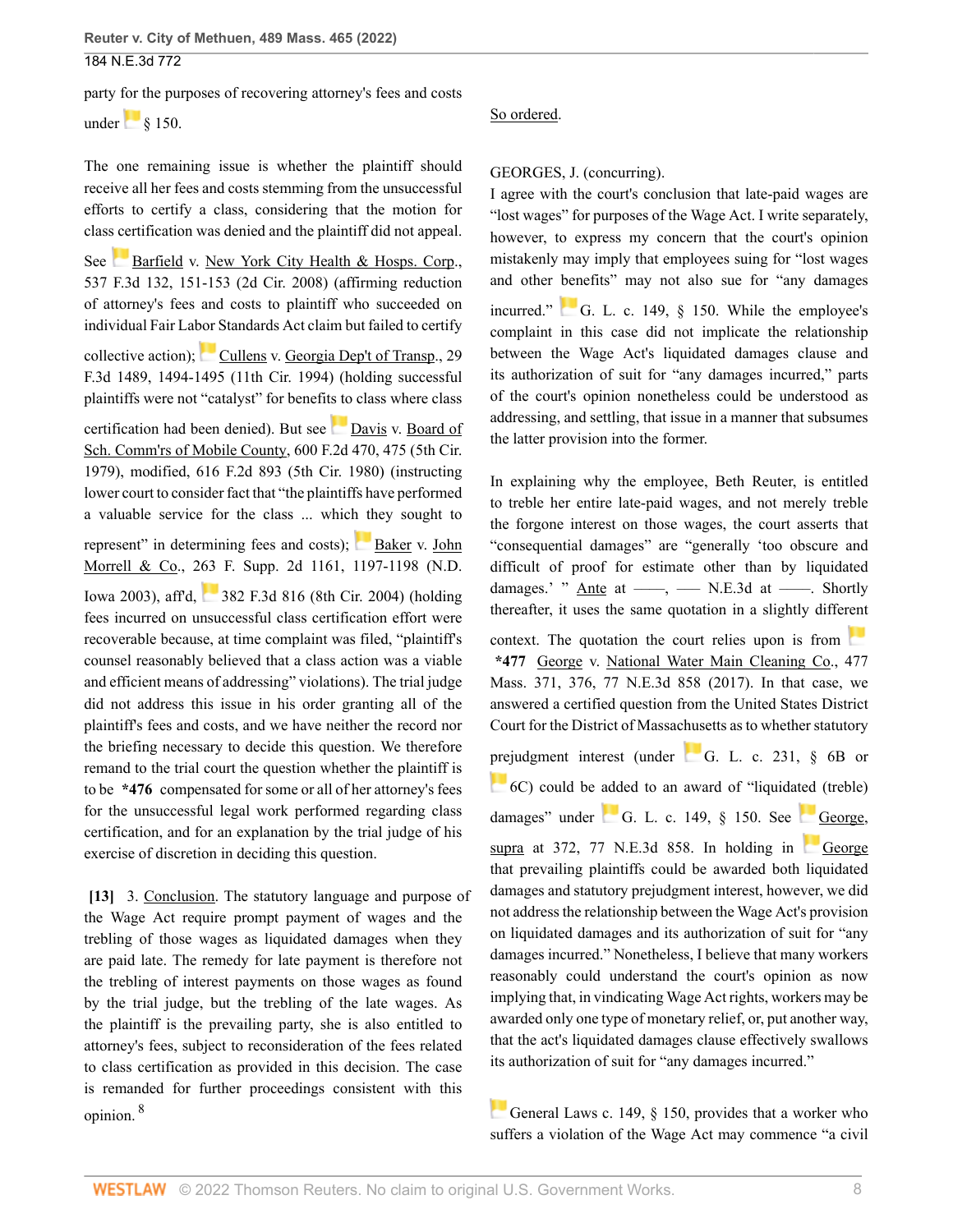action for injunctive relief, for any damages incurred, and for any lost wages and other benefits." An employee who prevails on such a claim "shall be awarded treble damages, as liquidated damages, for any lost wages and other benefits and shall also be awarded the costs of the litigation and reasonable attorneys' fees." Id. The Legislature therefore seemingly has

madetwo distinct choices in its formulation of  $\Box$  [G. L. c. 149,](http://www.westlaw.com/Link/Document/FullText?findType=L&pubNum=1000042&cite=MAST149S150&originatingDoc=I7c030660b42711ec99dfd0646e92f5e0&refType=LQ&originationContext=document&vr=3.0&rs=cblt1.0&transitionType=DocumentItem&contextData=(sc.History*oc.Search)) [§ 150](http://www.westlaw.com/Link/Document/FullText?findType=L&pubNum=1000042&cite=MAST149S150&originatingDoc=I7c030660b42711ec99dfd0646e92f5e0&refType=LQ&originationContext=document&vr=3.0&rs=cblt1.0&transitionType=DocumentItem&contextData=(sc.History*oc.Search)), authorizing complaints "for any damages incurred, and for any lost wages and other benefits" (emphasis added), meaning that an aggrieved worker apparently may choose to sue for both. The Legislature also did not include the words "any damages incurred" in the liquidated damages clause, which provides only that successful plaintiffs "shall be awarded treble damages, as liquidated damages, for any lost wages and other benefits and shall also be awarded [attorney's fees]" (emphasis added). Id.

Had the Legislature intended that the liquidated damages clause cover all possible damages, including "any damages incurred," it could have signaled that in several ways. Instead, the Legislature placed the phrase "any damages incurred" in a separate provision, apart from the provision on liquidated damages, and we cannot regard that choice as meaningless.

See [Rowley v. Massachusetts Elec. Co., 438 Mass. 798,](http://www.westlaw.com/Link/Document/FullText?findType=Y&serNum=2003206973&pubNum=0000521&originatingDoc=I7c030660b42711ec99dfd0646e92f5e0&refType=RP&fi=co_pp_sp_521_802&originationContext=document&vr=3.0&rs=cblt1.0&transitionType=DocumentItem&contextData=(sc.History*oc.Search)#co_pp_sp_521_802) [802, 784 N.E.2d 1085 \(2003\)](http://www.westlaw.com/Link/Document/FullText?findType=Y&serNum=2003206973&pubNum=0000521&originatingDoc=I7c030660b42711ec99dfd0646e92f5e0&refType=RP&fi=co_pp_sp_521_802&originationContext=document&vr=3.0&rs=cblt1.0&transitionType=DocumentItem&contextData=(sc.History*oc.Search)#co_pp_sp_521_802) ("If that was the legislative intent, the wording of the statute could have easily reflected it. It does not" [footnote omitted]).

<span id="page-8-0"></span>**\*478** [General Laws c. 149, § 150,](http://www.westlaw.com/Link/Document/FullText?findType=L&pubNum=1000042&cite=MAST149S150&originatingDoc=I7c030660b42711ec99dfd0646e92f5e0&refType=LQ&originationContext=document&vr=3.0&rs=cblt1.0&transitionType=DocumentItem&contextData=(sc.History*oc.Search)) moreover, applies to far more than just G. L. c. 149,  $\S$  148, the substantive section of the Wage Act; it facilitates the vindication of rights created by a host of other statutes, many of which do not directly concern wages. <sup>[1](#page-10-0)</sup> See, e.g., **[G. L. c. 149, §](http://www.westlaw.com/Link/Document/FullText?findType=L&pubNum=1000042&cite=MAST149S150&originatingDoc=I7c030660b42711ec99dfd0646e92f5e0&refType=LQ&originationContext=document&vr=3.0&rs=cblt1.0&transitionType=DocumentItem&contextData=(sc.History*oc.Search))** [150](http://www.westlaw.com/Link/Document/FullText?findType=L&pubNum=1000042&cite=MAST149S150&originatingDoc=I7c030660b42711ec99dfd0646e92f5e0&refType=LQ&originationContext=document&vr=3.0&rs=cblt1.0&transitionType=DocumentItem&contextData=(sc.History*oc.Search)) (authorizing suit for, inter alia, violations of Domestic Violenceand Abuse Leave Act, G. L. c. 149,  $\S$  52E; section regulating behavior of staffing agencies, [G. L. c. 149, § 159C](http://www.westlaw.com/Link/Document/FullText?findType=L&pubNum=1000042&cite=MAST149S159C&originatingDoc=I7c030660b42711ec99dfd0646e92f5e0&refType=LQ&originationContext=document&vr=3.0&rs=cblt1.0&transitionType=DocumentItem&contextData=(sc.History*oc.Search)); and provision entitling public employees to serve as organ donors without penalty from their employers, [G. L. c. 149,](http://www.westlaw.com/Link/Document/FullText?findType=L&pubNum=1000042&cite=MAST149S33E&originatingDoc=I7c030660b42711ec99dfd0646e92f5e0&refType=LQ&originationContext=document&vr=3.0&rs=cblt1.0&transitionType=DocumentItem&contextData=(sc.History*oc.Search)) [§ 33E\)](http://www.westlaw.com/Link/Document/FullText?findType=L&pubNum=1000042&cite=MAST149S33E&originatingDoc=I7c030660b42711ec99dfd0646e92f5e0&refType=LQ&originationContext=document&vr=3.0&rs=cblt1.0&transitionType=DocumentItem&contextData=(sc.History*oc.Search)). For example, an employee suing a staffing agency for "knowingly issu[ing] ... false, fraudulent or misleading information," see G. L. c. 149,  $\S$  159C (e) (1), might have suffered lost wages as the result of the employer's actions. But such a plaintiff well might have suffered other harm as a result of that fraud. Nowhere does G. L. c. 149,  $\S$  150, state or suggest that such an employee could not also then sue for "any damages incurred"; the provision simply says that employees

may commence "a civil action for injunctive relief, for any damages incurred, and for any lost wages and other benefits."

Readingthe consequential damages provision out of  $\overline{G}$ . L. [c. 149, § 150,](http://www.westlaw.com/Link/Document/FullText?findType=L&pubNum=1000042&cite=MAST149S150&originatingDoc=I7c030660b42711ec99dfd0646e92f5e0&refType=LQ&originationContext=document&vr=3.0&rs=cblt1.0&transitionType=DocumentItem&contextData=(sc.History*oc.Search)) would harm vulnerable workers in two primary ways: by making the likelihood of being made whole by a Wage Act suit dependent on the amount of one's lost wages, and by creating incentives for employers to be less attentive to the prompt payment of lower-income workers.

If workers who seek recompense for "lost wages and other benefits" may not also do so for "any damages incurred," their damages will be capped at treble their late-paid wages. This would mean that many workers who face catastrophe due to an employer's withholding of wages would have virtually no chance of being made whole by a Wage Act complaint. For example, a late paycheck could lead to missed mortgage payments and foreclosure on one's home, missed tuition payments and subsequent disenrollment, or significant health issues stemming from an inability to pay for crucial medication. Without the ability to sue for consequential damages, compensation for Wage Act **\*479** plaintiffs would correspond not to the harm they had suffered, but simply - and solely -- to the size of their paychecks. That cannot be what the Legislature intended; as the court notes, we have "always recognized" that the Wage Act "was intended 'for the protection of employees, who are often dependent for their daily support upon the prompt payment of their wages' " (citation omitted). Ante at  $\frac{m}{2}$ ,  $\frac{m}{2}$ , N.E.3d at  $\frac{m}{2}$ .

Moreover, if workers who suffer lost wages could not also sue for "any damages incurred,"  $\qquad$  [G. L. c. 149, § 150,](http://www.westlaw.com/Link/Document/FullText?findType=L&pubNum=1000042&cite=MAST149S150&originatingDoc=I7c030660b42711ec99dfd0646e92f5e0&refType=LQ&originationContext=document&vr=3.0&rs=cblt1.0&transitionType=DocumentItem&contextData=(sc.History*oc.Search)) would create perverse incentives for employers to be far more attentive to the prompt payment of higher-earning employees. Take, for example, a situation in which an unscrupulous employer realizes that a terminated employee has not been paid on time, but also is aware that this employee might file a complaint only for "lost wages and other benefits," and not for consequential damages. The employer could well decide to withhold payment in the hope that the employee lacked the wherewithal or resources to file a complaint; after all, aside from possible attorney's fees, the employer's liability would be roughly the same (i.e., treble the late paycheck), regardless of whether the employee was paid immediately or only after months or years of litigation. In purely economic terms, the less that employee earned, the more rational taking such a risk would be.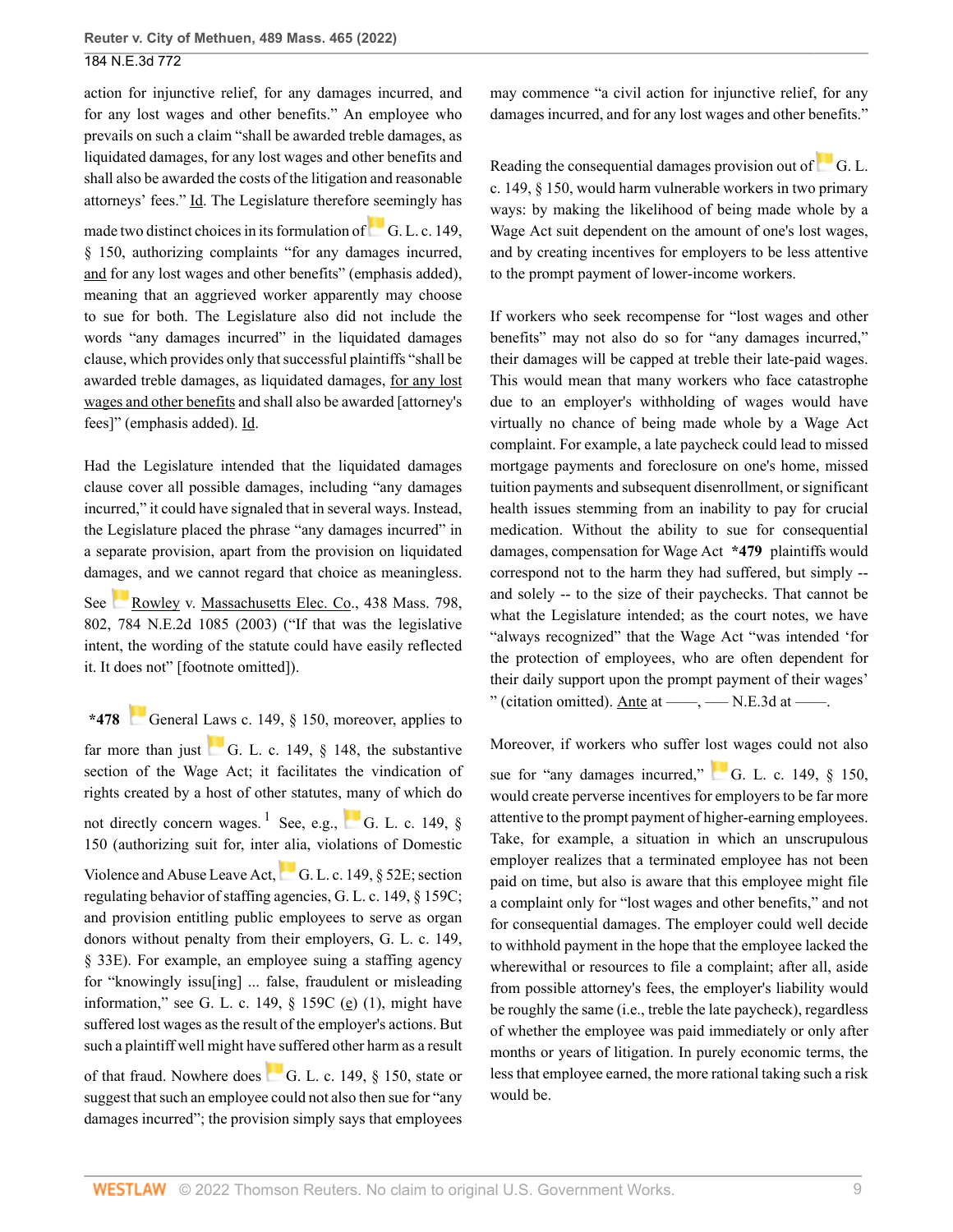Here, Reuter did not seek damages for "any damages incurred"; her complaint asserted only the violation of the requirement in  $\begin{bmatrix} 1 & 0 \\ 0 & 0 \end{bmatrix}$  G. L. c. 149,  $\frac{1}{2}$  150, of timely payment of wages due to terminated employees. The question before the court thus was the proper measure of damages for wages paid late, but before an employee files a complaint seeking damages for "lost wages and other benefits," and I wholeheartedly join the court's resolution of that issue. I write separately to point out that, despite language in the court's opinion that may suggest that the court, sub silentio, has decided whether employees suing for, and receiving, damages for "lost wages and other benefits" may not also sue for "any damages incurred," the court has not done so in this case. For

reasons I have touched upon in this concurrence, I read  $\Box$  [G.](http://www.westlaw.com/Link/Document/FullText?findType=L&pubNum=1000042&cite=MAST149S150&originatingDoc=I7c030660b42711ec99dfd0646e92f5e0&refType=LQ&originationContext=document&vr=3.0&rs=cblt1.0&transitionType=DocumentItem&contextData=(sc.History*oc.Search)) [L. c. 149, § 150,](http://www.westlaw.com/Link/Document/FullText?findType=L&pubNum=1000042&cite=MAST149S150&originatingDoc=I7c030660b42711ec99dfd0646e92f5e0&refType=LQ&originationContext=document&vr=3.0&rs=cblt1.0&transitionType=DocumentItem&contextData=(sc.History*oc.Search)) to permit employees to seek two separate forms of relief, based both on the language used in the statute and on the clear legislative purpose of the Wage Act, which fully supports this reading. But at a minimum, this remains an unresolved issue for the court to address in a different case, where that issue is raised directly.

### **All Citations**

489 Mass. 465, 184 N.E.3d 772

## **Footnotes**

- <span id="page-9-0"></span>[1](#page-2-0) We acknowledge the amicus briefs submitted by the New England Legal Foundation; Northeast Human Resources Association, Inc.; and the Massachusetts Employment Lawyers Association.
- <span id="page-9-1"></span>[2](#page-2-1) The letter did not explain why this was the proper interest rate.
- <span id="page-9-2"></span>[3](#page-3-4) The plaintiff did not appeal from the denial of class certification.
- <span id="page-9-3"></span>[4](#page-3-5) Again, why this rate was selected was not explained, although it appears to have been stipulated to by the parties. It did not represent statutory prejudgment interest, which the clerk determined to be zero dollars given the plaintiff's failure to recover damages.
- <span id="page-9-4"></span>[5](#page-4-5) Government enforcement remains a vital part of the act and is now entrusted to the Attorney General under

thefirst paragraph of [G. L. c. 149, § 150](http://www.westlaw.com/Link/Document/FullText?findType=L&pubNum=1000042&cite=MAST149S150&originatingDoc=I7c030660b42711ec99dfd0646e92f5e0&refType=LQ&originationContext=document&vr=3.0&rs=cblt1.0&transitionType=DocumentItem&contextData=(sc.History*oc.Search)). [Section 148](http://www.westlaw.com/Link/Document/FullText?findType=L&pubNum=1000042&cite=MAST149S148&originatingDoc=I7c030660b42711ec99dfd0646e92f5e0&refType=LQ&originationContext=document&vr=3.0&rs=cblt1.0&transitionType=DocumentItem&contextData=(sc.History*oc.Search)) itself provides that violators "shall be punished or shall be subject to a civil citation or order as provided in [§] 27C." Section 27C imposes various punishments, including fines and imprisonment, the degree of which depends on whether the violator acted willfully and whether the violator is a repeat offender. As we have recognized, "[t]he Attorney General's right to enforce G. L. c. 149 and the right of private citizens to enforce provisions of that chapter represent parallel and distinct

enforcement mechanisms." [DePianti v. Jan-Pro Franchising Int'l, Inc., 465 Mass. 607, 612, 990 N.E.2d](http://www.westlaw.com/Link/Document/FullText?findType=Y&serNum=2030747737&pubNum=0000521&originatingDoc=I7c030660b42711ec99dfd0646e92f5e0&refType=RP&fi=co_pp_sp_521_612&originationContext=document&vr=3.0&rs=cblt1.0&transitionType=DocumentItem&contextData=(sc.History*oc.Search)#co_pp_sp_521_612) [1054 \(2013\).](http://www.westlaw.com/Link/Document/FullText?findType=Y&serNum=2030747737&pubNum=0000521&originatingDoc=I7c030660b42711ec99dfd0646e92f5e0&refType=RP&fi=co_pp_sp_521_612&originationContext=document&vr=3.0&rs=cblt1.0&transitionType=DocumentItem&contextData=(sc.History*oc.Search)#co_pp_sp_521_612)

- <span id="page-9-5"></span>[6](#page-6-1) This is especially true of discharged employees, who have not planned or otherwise agreed to the termination of their employment.
- <span id="page-9-6"></span>[7](#page-6-2) This is borne out by the history of the provision. The Legislature added the language establishing the alleged defense in 1891. St. 1891, c. 239, § 2. At the time, there was no private right of action, and the act was enforced by the "chief of the district police, or any state inspector of factories and public buildings." St. 1887, c. 399, § 2. Whatever the Legislature intended in 1891 by providing that postcomplaint payment was not a defense to prosecution by government officials, it could not, as the trial court in the Dobin decision stated, have created a partial defense to the treble damages provision or intended to address the amount of damages recoverable under the private right of action, none of which existed until over a century later. St. 1993, c. 110, § 182.
- <span id="page-9-7"></span>[8](#page-7-1) The plaintiff has requested appellate attorney's fees in her brief. See [Fabre v. Walton, 441 Mass. 9, 10,](http://www.westlaw.com/Link/Document/FullText?findType=Y&serNum=2004116923&pubNum=0000521&originatingDoc=I7c030660b42711ec99dfd0646e92f5e0&refType=RP&fi=co_pp_sp_521_10&originationContext=document&vr=3.0&rs=cblt1.0&transitionType=DocumentItem&contextData=(sc.History*oc.Search)#co_pp_sp_521_10) [802 N.E.2d 1030 \(2004\).](http://www.westlaw.com/Link/Document/FullText?findType=Y&serNum=2004116923&pubNum=0000521&originatingDoc=I7c030660b42711ec99dfd0646e92f5e0&refType=RP&fi=co_pp_sp_521_10&originationContext=document&vr=3.0&rs=cblt1.0&transitionType=DocumentItem&contextData=(sc.History*oc.Search)#co_pp_sp_521_10) As the prevailing party in this appeal, the plaintiff is "statutorily entitled to recover reasonable appellate attorney's fees and costs" under the Wage Act. [Ferman, 481 Mass. at 496-497, 116](http://www.westlaw.com/Link/Document/FullText?findType=Y&serNum=2047566046&pubNum=0000521&originatingDoc=I7c030660b42711ec99dfd0646e92f5e0&refType=RP&fi=co_pp_sp_521_496&originationContext=document&vr=3.0&rs=cblt1.0&transitionType=DocumentItem&contextData=(sc.History*oc.Search)#co_pp_sp_521_496)

[N.E.3d 1196](http://www.westlaw.com/Link/Document/FullText?findType=Y&serNum=2047566046&pubNum=0000521&originatingDoc=I7c030660b42711ec99dfd0646e92f5e0&refType=RP&fi=co_pp_sp_521_496&originationContext=document&vr=3.0&rs=cblt1.0&transitionType=DocumentItem&contextData=(sc.History*oc.Search)#co_pp_sp_521_496), quoting [Fernandes v. Attleboro Hous. Auth., 470 Mass. 117, 132, 20 N.E.3d 229 \(2014\)](http://www.westlaw.com/Link/Document/FullText?findType=Y&serNum=2034822180&pubNum=0000521&originatingDoc=I7c030660b42711ec99dfd0646e92f5e0&refType=RP&fi=co_pp_sp_521_132&originationContext=document&vr=3.0&rs=cblt1.0&transitionType=DocumentItem&contextData=(sc.History*oc.Search)#co_pp_sp_521_132).